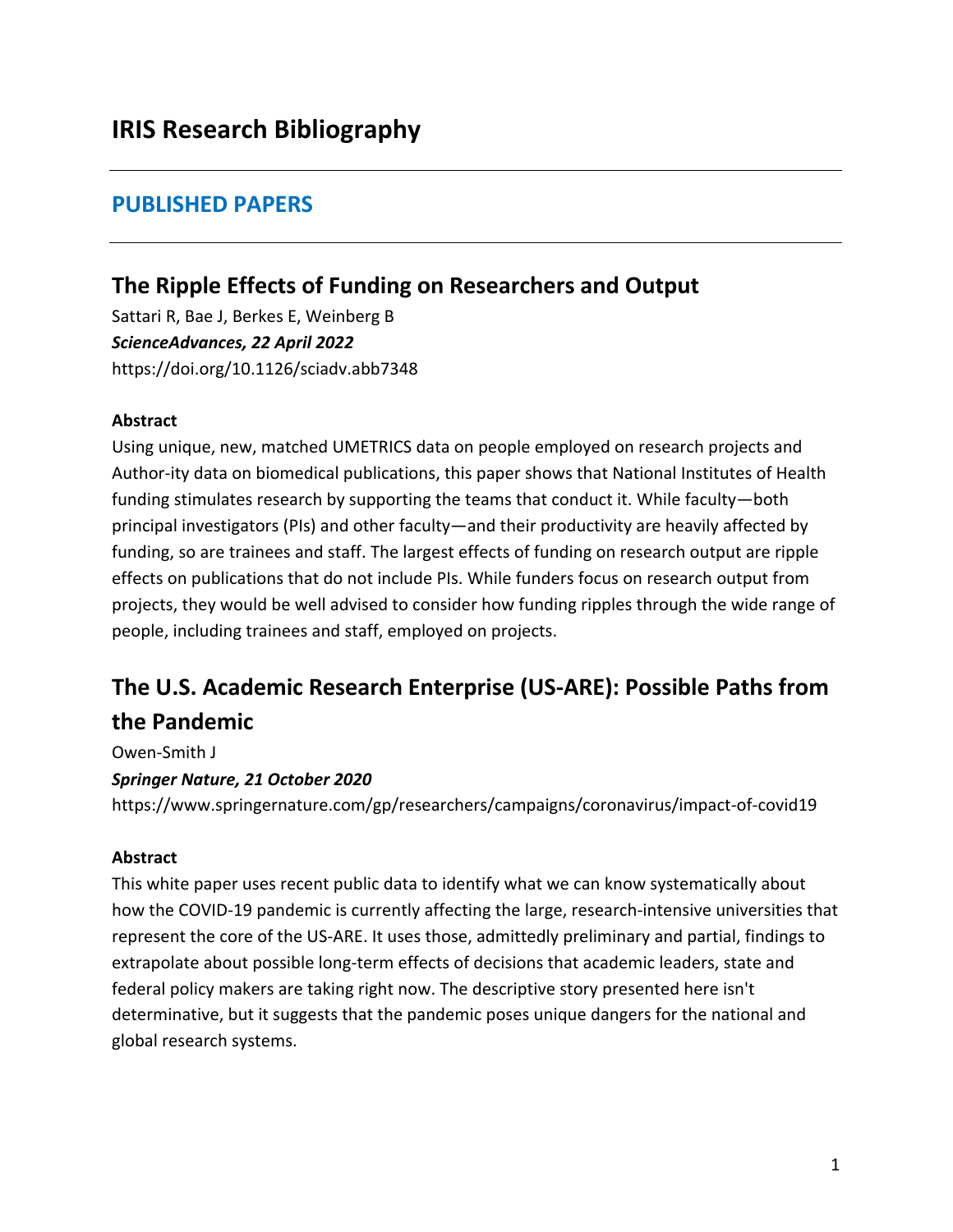# **A New Approach for Estimating Research Impact: An Application to French Cancer Research**

 Chevalier G, Chomienne C, Jeanrenaud N, Lane J, Ross M  *Quantitative Science Studies, 24 Aug. 2020*  [https://doi.org/10.1162/qss\\_a\\_00087](https://doi.org/10.1162/qss_a_00087) 

### **Abstract**

 Much attention has been paid to estimating the impact of investments in scientific research. Historically, those efforts have been largely ad hoc, burdensome, and error prone. In addition, the focus has been largely mechanicale—drawing a direct line between funding and outputs— rather than focusing on the scientists that do the work. Here, we provide an illustrative application of a new approach that examines the impact of research funding on individuals and their scientific output in terms of publications, citations, collaborations, and international activity, controlling for both observed and unobserved factors. We argue that full engagement between scientific funders and the research community is needed if we are to expand the data infrastructure to enable a more scientific assessment of scientific investments.

# **Modernizing U.S. Data Infrastructure: Design Considerations for Implementing a National Secure Data Service to Improve Statistics and Evidence Building**

 Hart N, Potok N  *Data Foundation, 20 July 2020*  <https://ssrn.com/abstract=3700156>

### **Abstract**

 The need for using data to generate insights that can help improve American society is vast and urgent. Increasingly, researchers need capabilities to link together data collected through formal surveys, federal program administration, and non-governmental data sources. However, the lack of coordination throughout the federal government's decentralized data infrastructure and statistical system limits the ability to generate the relevant, timely information demanded by policymakers.

 Building on the initial recommendations from consensus panels of experts in recent years, we propose a strategy for developing a National Secure Data Service that would revolutionize the federal government's data analysis capabilities, while promoting and even expanding privacy protections available today. The data service would modernize the country's antiquated, inefficient, and often ineffective data infrastructure for research to develop a modern, cutting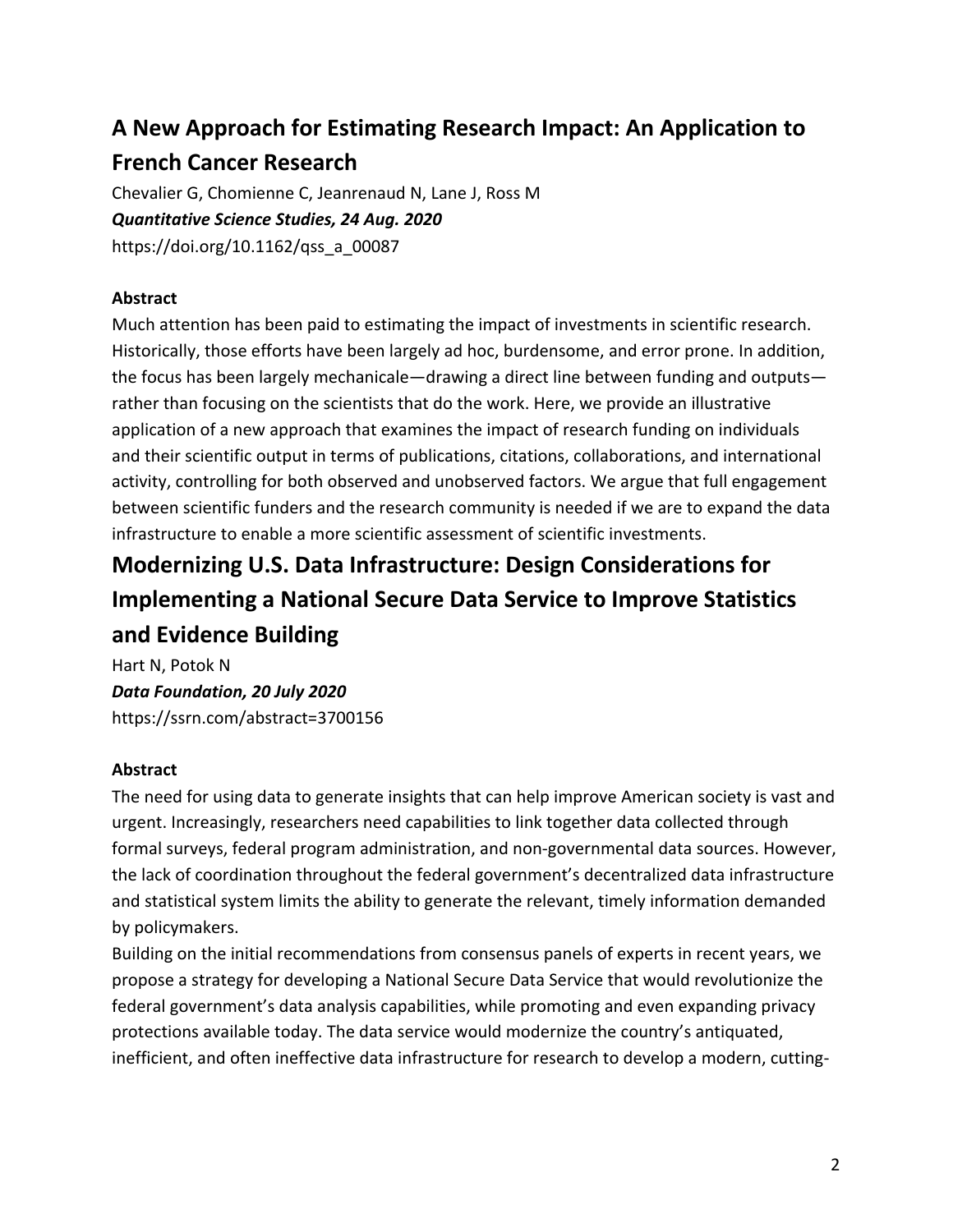edge system that would substantially advance evidence-based policy-making capabilities in the United States.

## **The Color of Money: Federal vs. Industry Funding of University**

### **Research**

 Babina T, He A, Howell S, Perlman E, Staudt J *Nov. 2020*  <https://ssrn.com/abstract=3560195>

### **Abstract**

 U.S. universities have experienced a shift in research funding away from federal and towards private industry sources. This paper evaluates whether the source of funding – federal or private industry – is relevant for commercialization of research outputs. We link person-level grant data from 22 universities to patent and career outcomes (including IRS W-2 records). To identify a causal effect, we exploit individual-level variation in exposure to narrow federal R&D programs stemming from pre-existing field specialization. We instrument for the researcher's funding sources with aggregate supply shocks to federal funding within these narrow fields. The results show that a higher share of federal funding reduces patenting and the chances of joining an incumbent firm, while increasing the chances of high-tech entrepreneurship and of remaining employed in academia. A decline in the federal share of funding is offset by an increase in the private share of funding, which has opposite effects. We conclude that the incentives of private funders to appropriate research outputs have important implications for the trajectory of university researcher careers and intellectual property.

# **Money for Something: Braided Funding and the Structure and Output of Research Groups**

 Funk R, Glennon B, Lane JI, Murciano-Goroff R, Ross M  *IZA Discussion Paper No. 12762, 18 Nov 2019*  <https://ssrn.com/abstract=3488189>

### **Abstract**

 In 2017, the federal government invested over \$40 billion on university research; another \$16 billion came from private sector sources. The expectation is that these investments will bear varied fruits, including outputs like more economic growth, more scientific advances, the training and development of future scientists, and a more diverse pipeline of STEM researchers; an expectation that is supported by the work of recent Nobel Laureate in Economics, Paul Romer. Yet volatility in federal funding, highlighted by a 35 day federal shutdown in early 2019,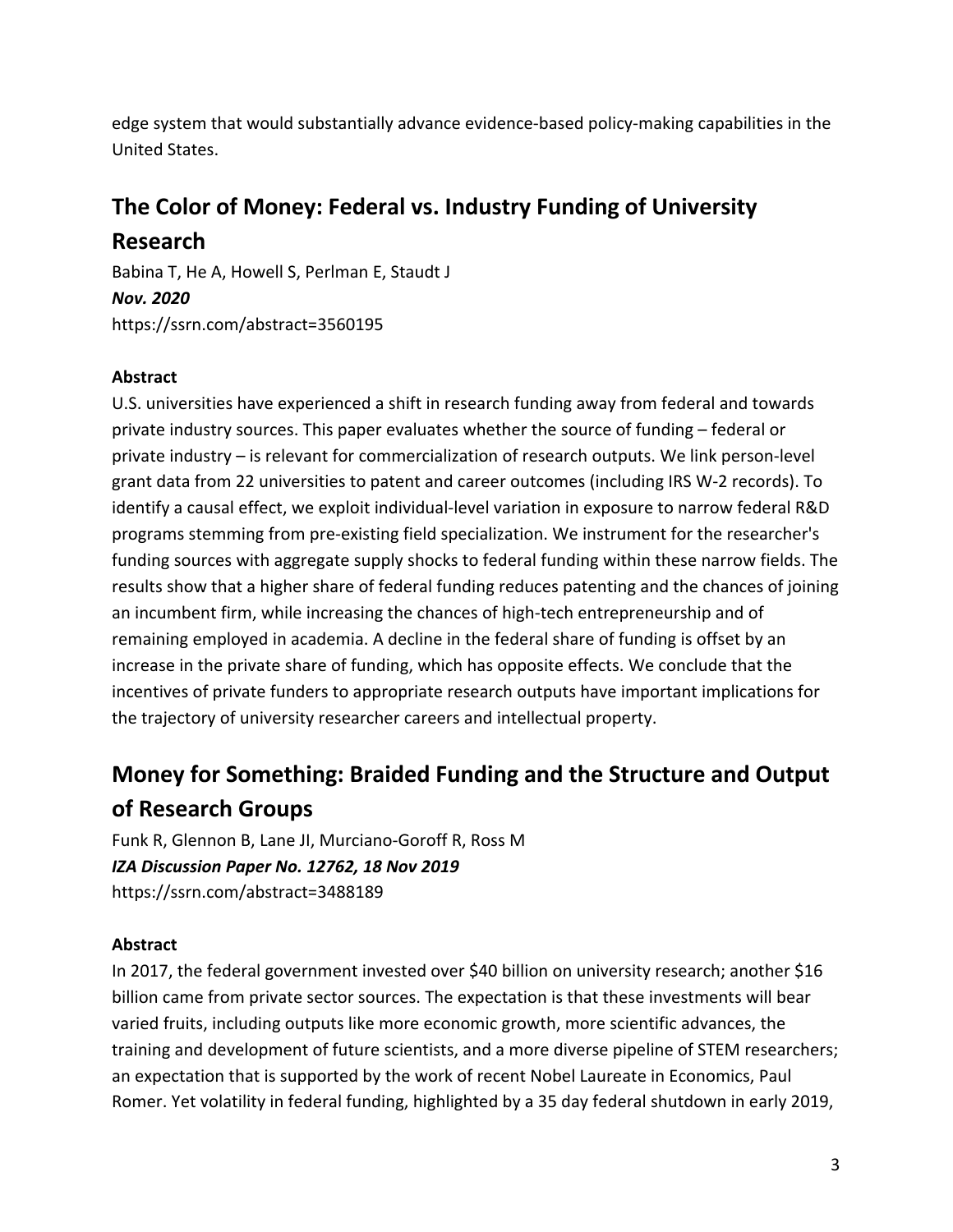has resulted in an increased interest on the part of scientists in finding other sources of funding. Understanding the effect of such different funding streams on research outputs is thus of more than academic importance, particularly because there are likely to be tradeoffs, both in terms of the structure of research and in terms of research outputs. For example, federal funding is often intended to affect the structure of research, with explicit goals of training the next generation of scientists and promoting diversity; those goals are less salient for non-federal funding. On the output side, federally funded research may be more likely to emphasize producing purely scientific outputs, like publications, rather than commercial outputs, like patents. The contribution of this paper is to use new data to examine how different sources of financial support – which we refer to as "braided" funding – affect both the structure of scientific research and the subsequent outputs.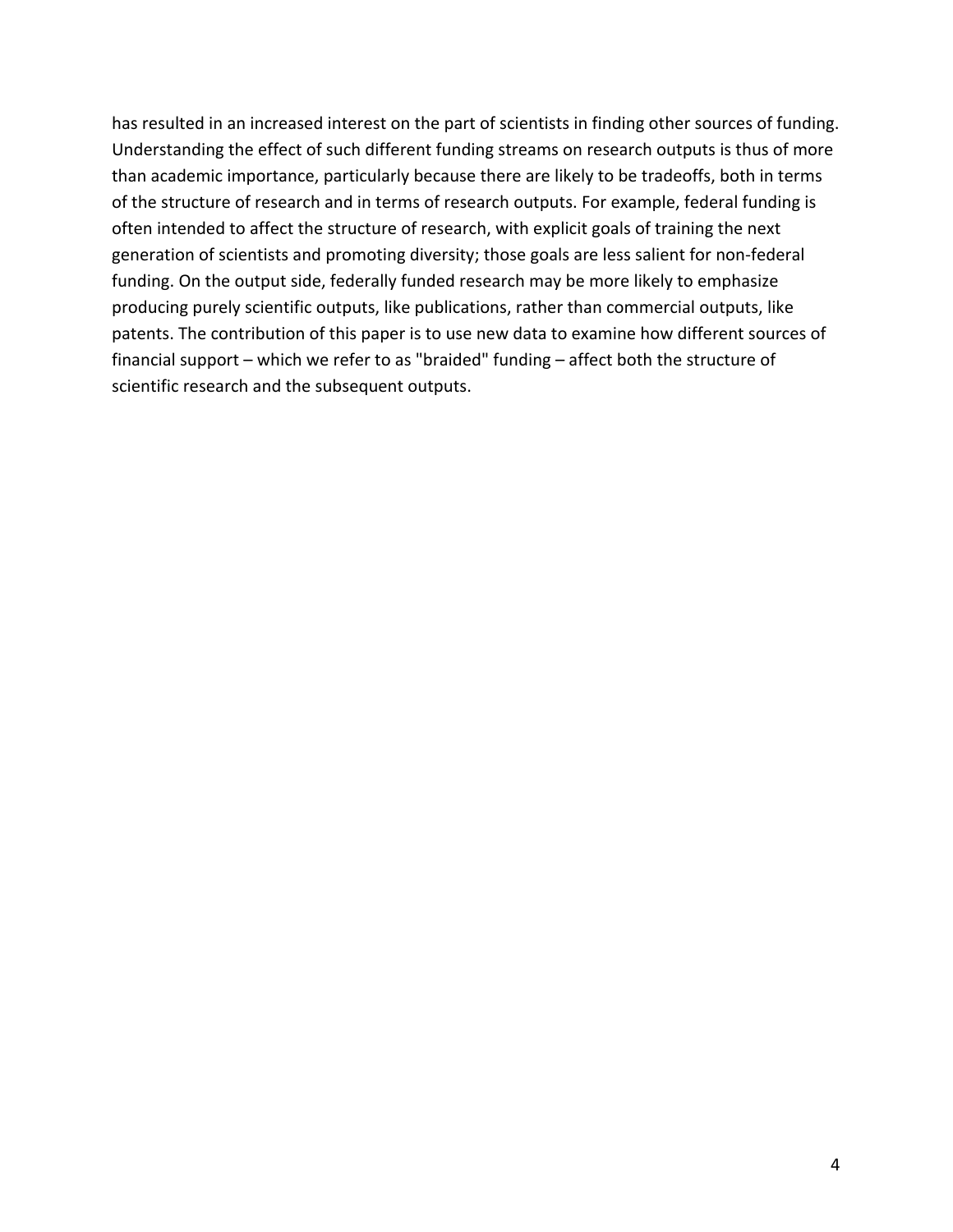## **Data Specific Functions: A Comment on Kindel et al.**

Fisher J

 *Socius: Sociological Research for a Dynamic World, 20 Sept. 2019*  <https://doi.org/10.1177/2378023118822893>

### **Abstract**

 In this issue, Kindel et al. describe a new approach to managing survey data in service of the Fragile Families Challenge, which they call "treating metadata as data." Although the approach they present is a good first step, a more ambitious proposal could improve survey data analysis even more substantially. The author recommends that data collection efforts distribute an open-source set of tools for working with a particular data set the author calls data-specific functions. The goal of these functions is to codify best practices for working with the data in a set of functions for commonly used statistical software. These functions would be jointly developed by the users and distributers of the data. Building such functions would both shorten the learning curve for new users and improve the quality of the data, by making tacit knowledge about problems with the data explicit and easy to act on.

## **Federal Funding of Doctoral Recipients: What Can Be Learned From Linked Data**

 Chang W, Cheng W, Lane JI, & Weinberg BA  *Research Policy available online 14 March 2019*  <https://doi.org/10.1016/j.respol.2019.03.001>

### **Abstract**

 This technical note describes the results of a pilot approach to link administrative and survey data to better describe the richness and complexity of the research enterprise. In particular, we demonstrate how multiple funding channels can be studied by bringing together two disparate datasets: UMETRICS, which is based on university payroll and financial records, and the Survey of Earned Doctorates (SED), which is one of the most important US survey datasets about the doctoral workforce. We show how it is possible to link data on research funding and the doctorally qualified workforce to describe how many individuals are supported in different disciplines and by different agencies. We outline the potential for more work as the UMETRICS data expands to incorporate more linkages and more access is provided.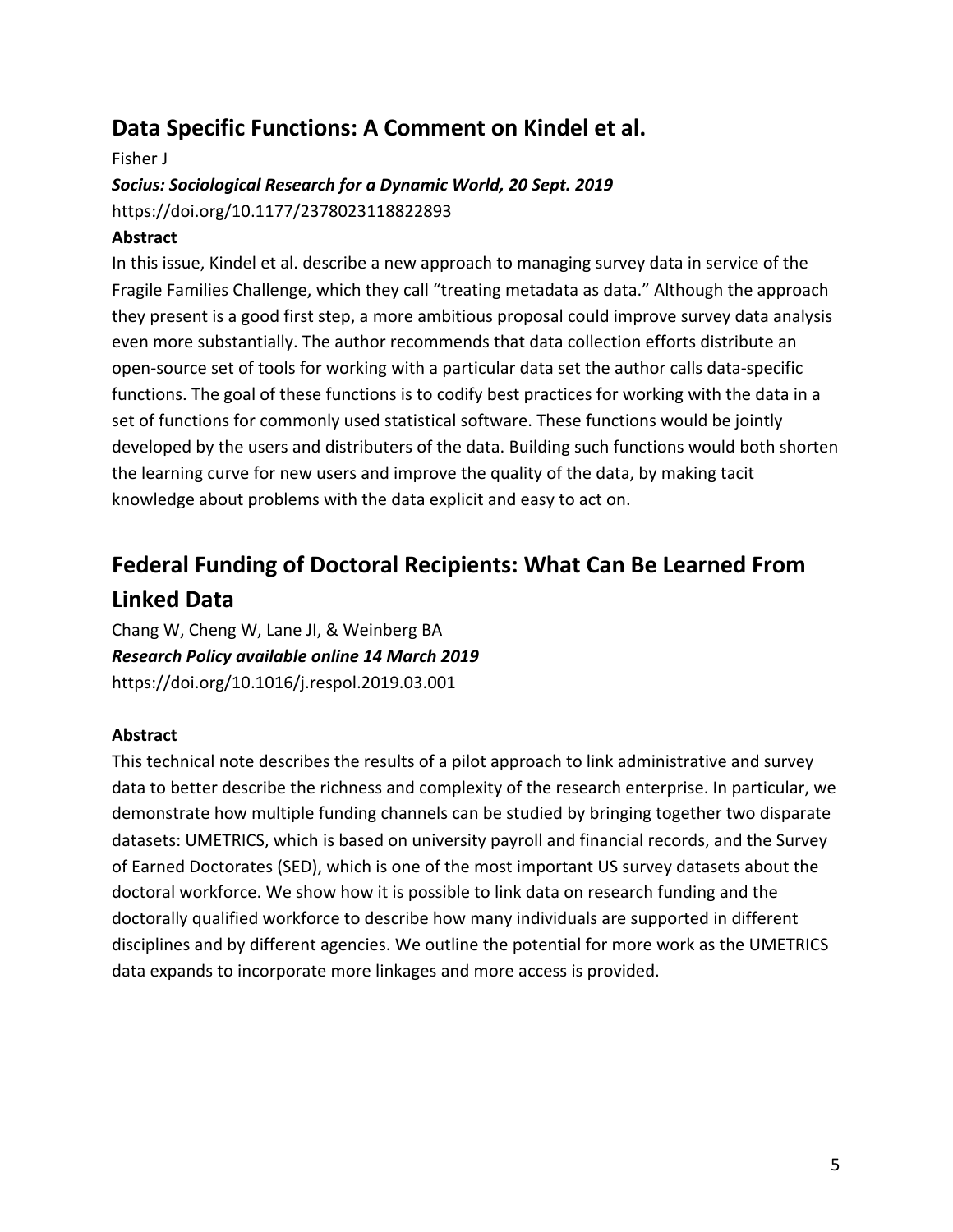# **A Fast and Integrative Algorithm for Clustering Performance Evaluation in Author Name Disambiguation**

 *Scientometrics* **120, 661-681 (2019).**  Kim, Jinseok <https://doi.org/10.1007/s11192-019-03143-7>

### **Abstract**

 Clustering results in author name disambiguation are often evaluated by measures such as Cluster-F, K-metric, Pairwise-F, Splitting and Lumping Error, and B-cubed. Although these measures have different evaluation approaches, this paper shows that they can be calculated in a single framework by a set of common steps that compare truth and predicted clusters through two hash tables recording information about name instances with their predicted cluster indices and frequencies of those indices per truth cluster. This integrative calculation reduces greatly calculation runtime, which is scalable to a clustering task involving millions of name instances within a few seconds. During the integration process, B-cubed and K-metric are shown to produce the same precision and recall scores. In addition, name instance pairs for Pairwise-F are counted using a heuristic, which enables the proposed method to surpass a state-of-the-art algorithm in speedy calculation. Details of the integrative calculation are described with examples and pseudo-code to assist scholars to implement each measure easily and validate the correctness of implementation. The integrative calculation will help scholars compare similarities and differences of multiple measures before they select ones that characterize best the clustering performances of their disambiguation methods.

## **Formational Bounds of Link Prediction in Collaboration Networks**

 Kim, Jinseok, & Diesner, Jana  *Scientometrics* **119, 687-706 (2019).**  <https://doi.org/10.1007/s11192-019-03055-6>

### **Abstract**

 Link prediction in collaboration networks is often solved by identifying structural properties of existing nodes that are disconnected at one point in time, and that share a link later on. The maximally possible recall rate or upper bound of this approach's success is capped by the proportion of links that are formed among existing nodes embedded in these properties. Consequentially, sustained links as well as links that involve one or two new network participants are typically not predicted. The purpose of this study is to highlight formational constraints that need to be considered to increase the practical value of link prediction methods targeted for collaboration networks. In this study, we identify the distribution of basic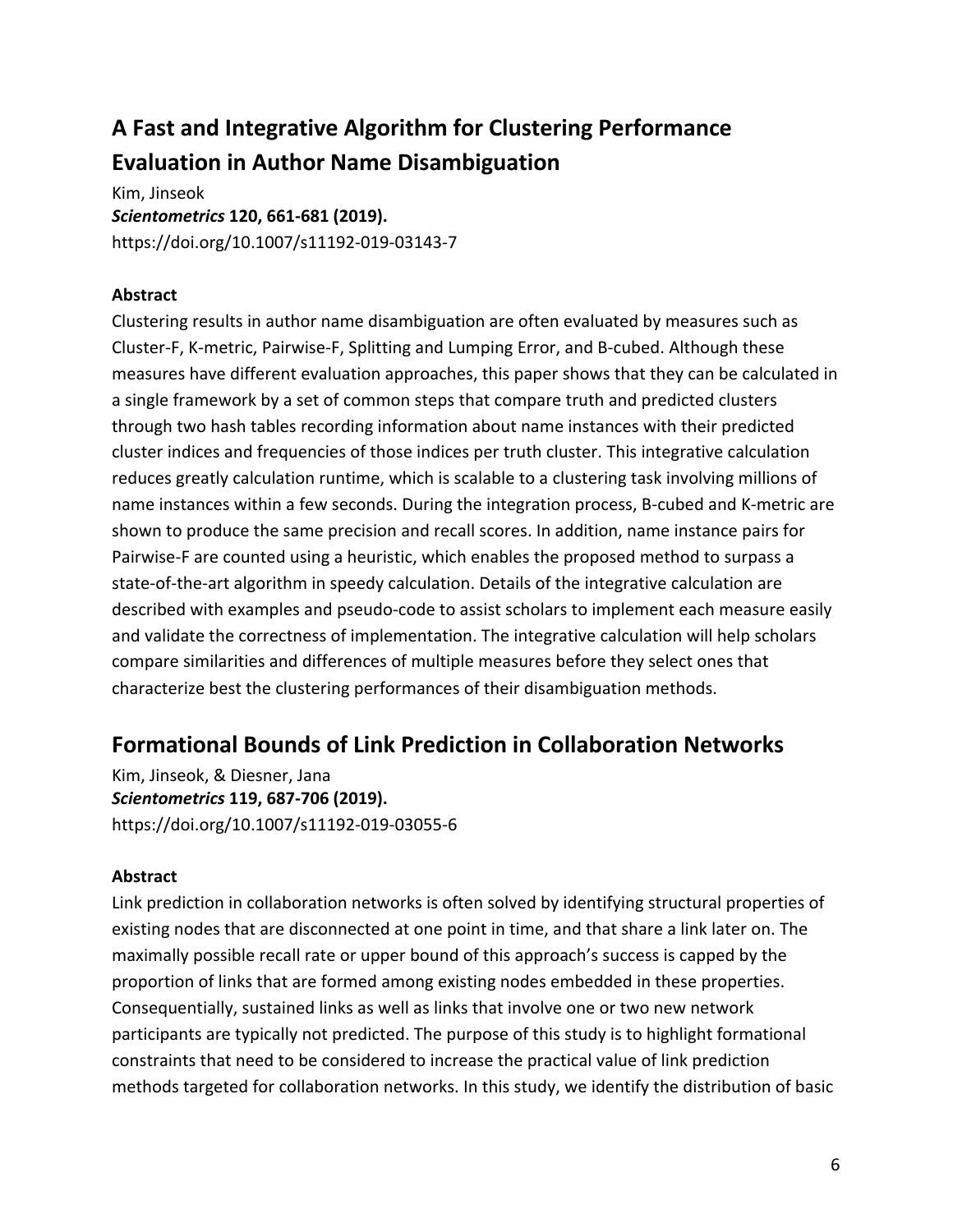link formation types based on four large-scale, over-time collaboration networks, showing that roughly speaking, 25% of links represent continued collaborations, 25% of links are new collaborations between existing authors, and 50% are formed between an existing author and a new network member. This implies that for collaboration networks, increasing the accuracy of computational link prediction solutions may not be a reasonable goal when the ratio of collaboration links that are eligible to the classic link prediction process is low.

## **Occupational Classifications: A Machine Learning Approach**

 Ikudo A, Lane J, Staudt J, and Weinberg BA  *Journal of Economic and Social Measurement* **44 (Issue 2-3): 57-87 (2020)**  DOI: 10.3233/JEM-190463

### **Abstract**

 Characterizing people's occupations is important for both policy and research. However, as large-scale administrative records are increasingly being used to describe labor market activity, it will become important to find new automated approaches to describing occupations. We apply new machine learning techniques to new sources of data and investigate the potential of using algorithms to classify occupations. We find that job titles are both inherently noisy and inconsistent across organizations, but a subset of them can be assigned algorithmically, with little impact on accuracy.

# **Generating Automatically Labeled Data for Author Name Disambiguation: An Iterative Clustering Method.**

 Kim, Jinseok, Kim, Jinmo, & Owen-Smith, Jason  *Scientometrics* **118, 253–280 (2019)**  <https://doi.org/10.1007/s11192-018-2968-3>

### **Abstract**

 Many author name disambiguation studies have relied on hand-labeled truth data that are very laborious to generate. This paper shows that labeled data can be automatically generated using information features such as email address, coauthor names, and cited references that are available from publication records. For this purpose, high-precision rules for matching name instances on each feature are learned using an external-authority database. Then, selected name instances in target ambiguous data go through the process of pairwise matching based on the learned rules. Next, they are merged into blocks by a generic entity resolution algorithm. The blocking procedure is repeated over other features until further merging is impossible. Tested on an example of 26,566 name instances, this iterative blocking produced accurately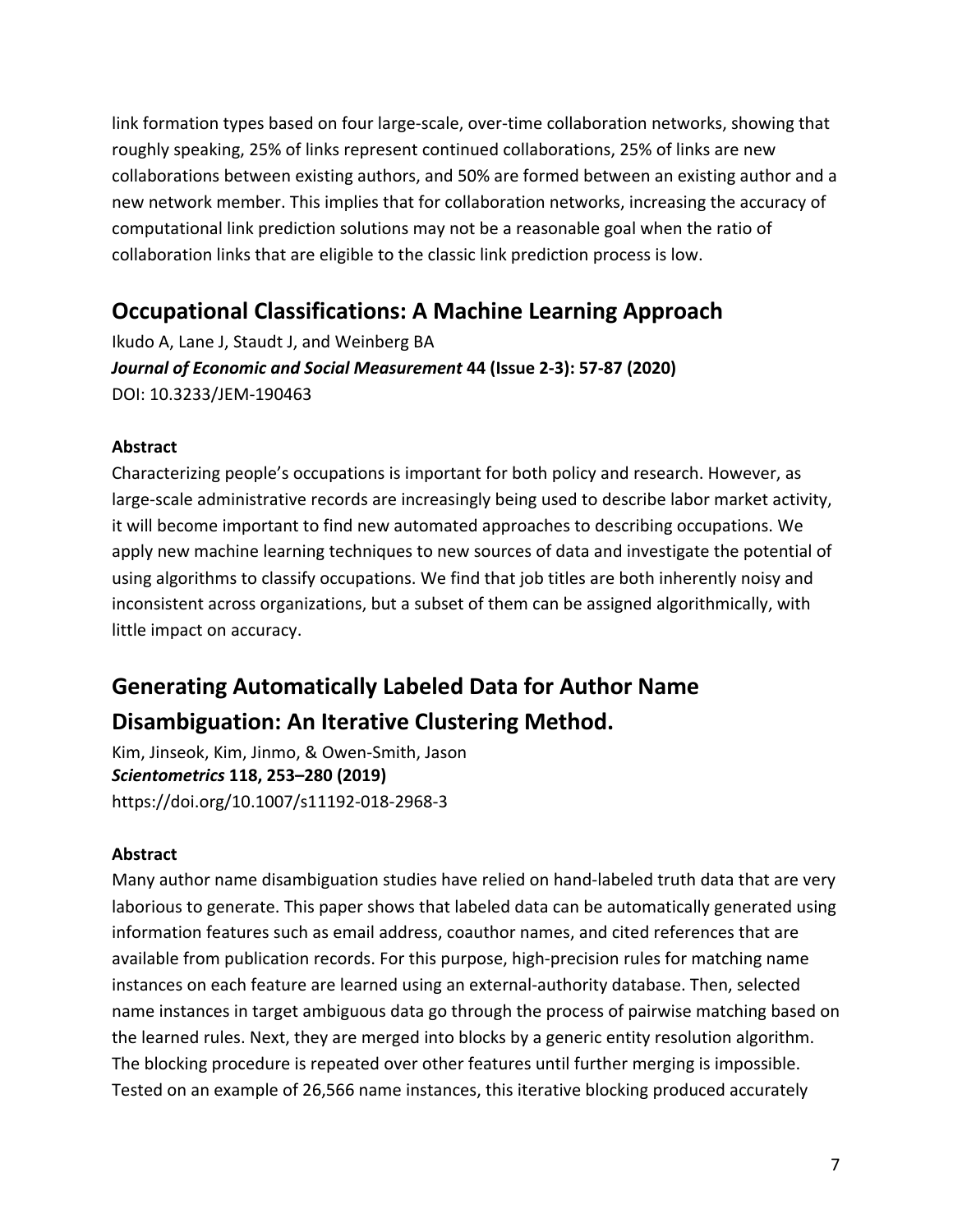labeled data with near perfect accuracy (pairwise F1 = 0.99). In addition, the labeled data represented the population data of 227K name instances in terms of name ethnicity and co- disambiguating name group size distributions. Several challenges are discussed for applying this method to resolving author name ambiguity in large-scale scholarly data.

# **Lessons Learned from the Creation of Administrative Data Centers for Government Data**

 Lane J  *Sloan Foundation, Securely Sharing Data, 2019*  <https://securelysharingdata.com/lane.html>

### **Abstract**

 What lessons can be drawn from the existing efforts to make government administrative data available to researchers? In what ways are those efforts applicable to third party, private sector data such as micro-level social media data, mobile phone data? And in what ways do social media and similar data pose distinctive challenges.

 We have learned a great deal about what works and what doesn't in terms of sharing government administrative data. In this paper I argue that we have learned that a successful system has to be designed with both value and sustainability at its core. I argue that much can be learned from studying data driven companies in the private sector—Google, Amazon, Facebook and Apple – which derive their market power from collecting, curating and using massive amounts of data to produce products in demand and hiring the best and brightest staff to do so.

 Successful efforts have created value at the local, regional and state level by making full use of the massive computing power, statistics and human and artificial intelligence now available. They are also characterized by the creation of new products developed as a result of the interaction of the people who will use the data, researchers, and analysts.

## **Research-Portfolio Performance Metrics: Rapid Review**

 Blumenthal M, Taylor J, Leidy E, Anderson B, Carew D, Bordeaux J, Shanley M  *Rand Corp., 2019*  <http://www.rand.org/t/RR2370>

### **Abstract**

 The effectiveness of research, like that of other activities, can be evaluated at different levels — the individual project, a group of projects or program, or a larger grouping that might include multiple programs (a portfolio). Focusing on options for research portfolio evaluation, RAND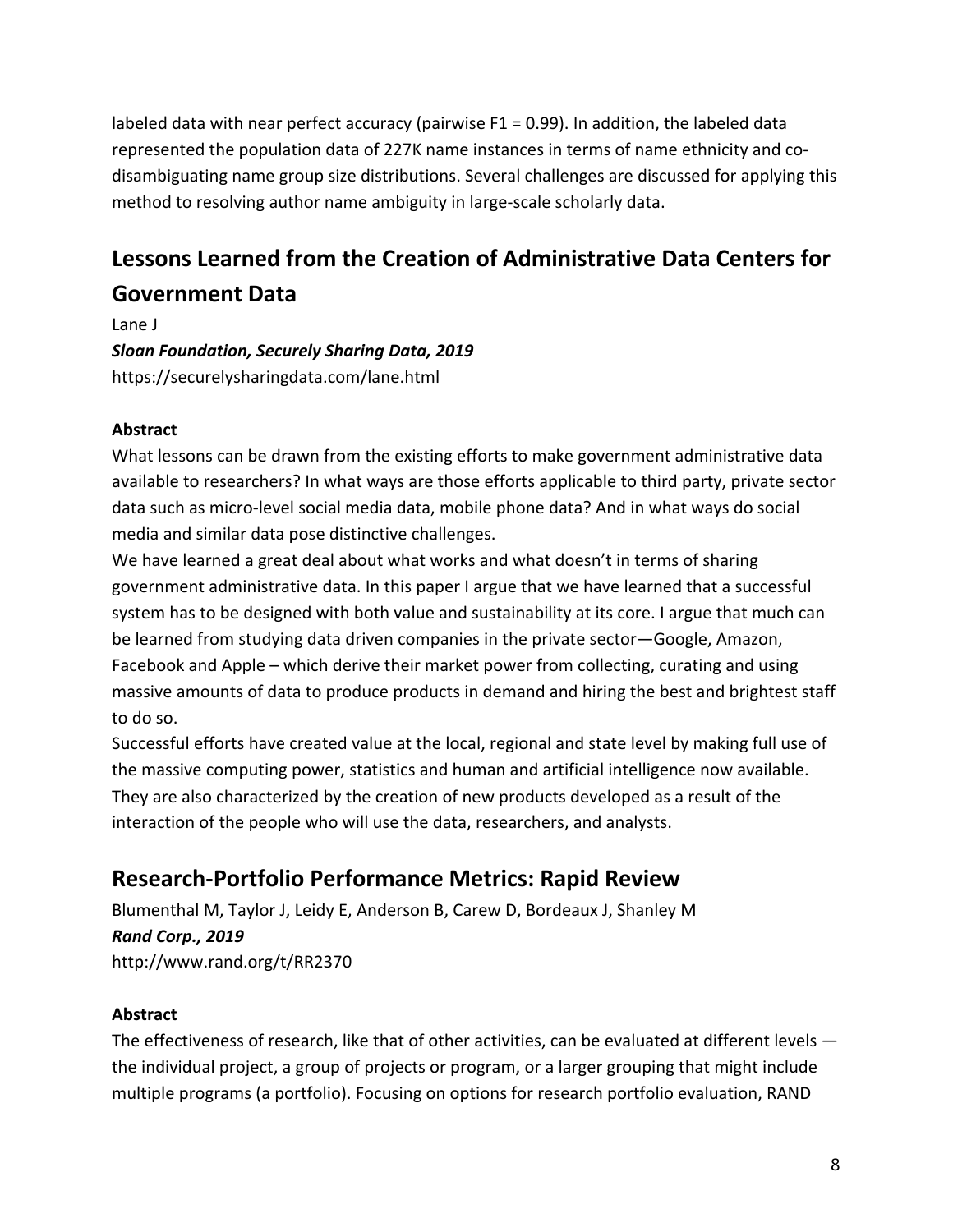Corporation researchers found many metrics in use or recommended for federal agencies and private, research-supporting organizations and organized them in a taxonomy. This report presents the characteristics and utility of these metrics, organized by individual stages in a logic-model framework, mapping portfolio metrics to the upstream stages of inputs, processes, and outputs and the downstream stages of outcomes and impacts. At each stage, categories of metrics are composed of sets of metric types, each of which is, in turn, composed of individual metrics. In addition to developing this taxonomy, the authors appraised key attributes of portfolio evaluation metrics and described the trade-offs associated with their use. This structured, annotated compilation can help the Defense Health Agency and other entities that evaluate research portfolios to select, develop, or revise the metrics they use.

## **Postsecondary Data Infrastructure: What is Possible Today**

 O'Hara, A  *Institute for Higher Education Policy, June 2019*  <http://hdl.handle.net/10919/95136>

### **Abstract**

 Our current federal postsecondary data system is incomplete and fails to provide today's students with the accurate, timely information that they need to inform their college choices and promote their success. As policymakers consider proposals to improve this federal data system, they should model best practices of responsible data-use to ensure that all postsecondary data is secure and student privacy is protected.

 This paper, authored by Amy O'Hara, Research Professor at the Georgetown University Massive Data Institute, highlights promising examples of data systems that are prioritizing privacy and security. These examples span from government agencies to academia and cover sectors ranging from healthcare to national defense. In this analysis, O'Hara uses a "Five Safes" framework as an approach for guiding secure data practices:

- • Safe projects require governance protocols to control project requests, review, and approval processes;
- Safe people ensure that data users are screened and appropriately trained;
- • Safe settings and safe data restrict what data an analyst is authorized to use, how they access it, their computing environment, and their physical location; and
- • Safe outputs protect the privacy of data subjects by reducing the risk of individuals being re-identified.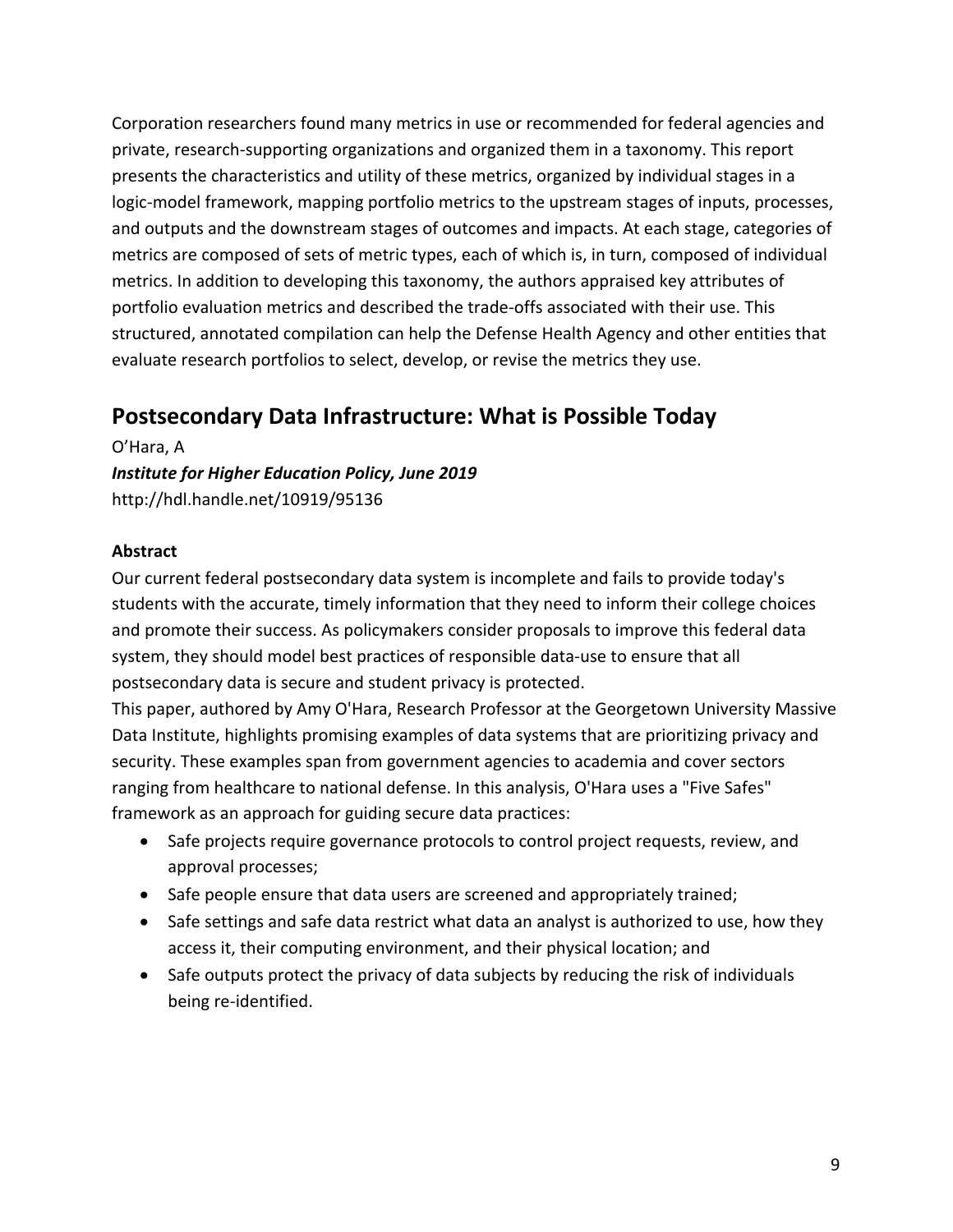## **The Impact of Imbalanced Training Data on Machine Learning for Author Name Disambiguation**

 Kim, Jinseok & Kim, Jenna  *Scientometrics* **117, 511–526 (2018).**  <https://doi.org/10.1007/s11192-018-2865-9>

### **Abstract**

 In supervised machine learning for author name disambiguation, negative training data are often dominantly larger than positive training data. This paper examines how the ratios of negative to positive training data can affect the performance of machine learning algorithms to disambiguate author names in bibliographic records. On multiple labeled datasets, three classifiers – Logistic Regression, Naïve Bayes, and Random Forest – are trained through representative features such as author name, coauthor names, and title words extracted from the same training data but with various positive-to-negative training data ratios. Results show that increasing negative training data can improve disambiguation performance but with a few percent of performance gains and sometimes degrade it. Logistic Regression and Naïve Bayes learn optimal disambiguation models even with a base ratio (1:1) of positive and negative training data. Also, the performance improvement by Random Forest tends to quickly saturate roughly after 1:10 ~ 1:20. These findings imply that contrary to the common practice using all training data, name disambiguation algorithms can be trained using part of negative training data without degrading much disambiguation performance while increasing computational efficiency. This study calls for more attention from author name disambiguation scholars to methods for machine learning from imbalanced data.

## **Evaluating Author Name Disambiguation for Digital Libraries: A Case of DBLP**

 *Scientometrics* **116, 1867–1886 (2018).**  Kim, Jinseok [https://doi.org/10.1007/s11192-018-2824-5.](https://doi.org/10.1007/s11192-018-2824-5)

### **Abstract**

 Equipped with advanced computing techniques, scholars have disambiguated author names in whole digital libraries and tested their performances in various ways. The purpose of this study is to propose a triangulation approach that author name disambiguation for digital libraries can be better evaluated when its performance is assessed on multiple labeled datasets with comparison to baselines for diverse ambiguity dimensions. To illustrate the proposed approach, accuracy of author name disambiguation in DBLP's 3.7M records is evaluated on three types of labeled data containing 5,000 to 6M disambiguated names. Results show that the triangulation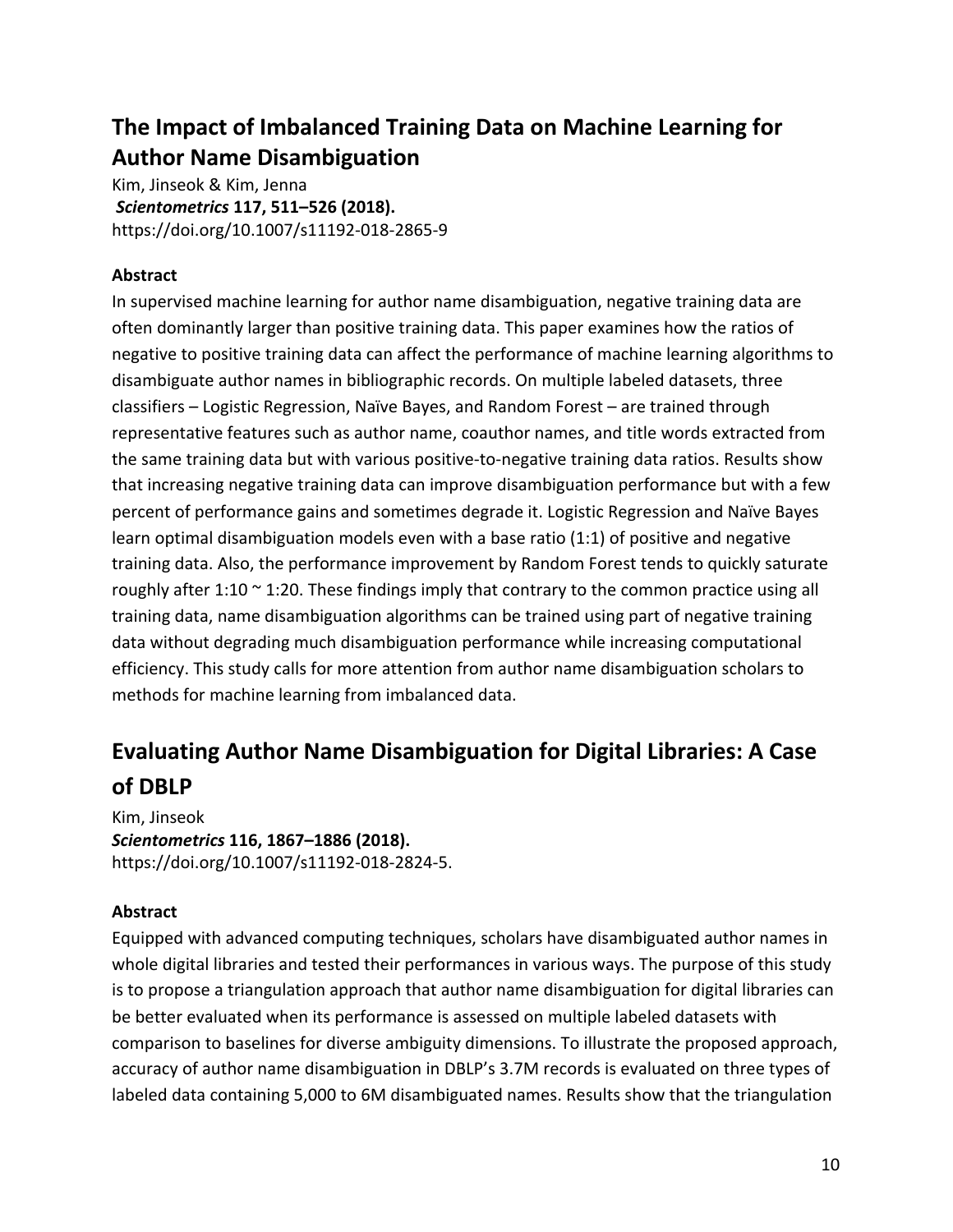method can provide a more holistic, granulated understanding of a disambiguation method's performance than common evaluation practices in prior studies. With the review of strengths and weaknesses of the proposed approach, this study calls for further discussion about consistent frameworks and methodologies for evaluating author name disambiguation so that findings from a variety of studies can be synthesized to produce insights for improving name ambiguity resolution for fast-growing digital libraries.

## **Author-based Analysis of Conference Versus Journal Publication in Computer Science**

Kim, Jinseok

 *Journal of the Association for Information Science and Technology, 70: 71-82 (2018).*  DOI:<https://doi.org/10.1002/asi.24079>

### **Abstract**

 Conference publications in computer science (CS) have attracted scholarly attention due to their unique status as a main research outlet, unlike other science fields where journals are dominantly used for communicating research findings. One frequent research question has been how different conference and journal publications are, considering an article as a unit of analysis. This study takes an author-based approach to analyze the publishing patterns of 517,763 scholars who have ever published both in CS conferences and journals for the last 57 years, as recorded in DBLP. The analysis shows that the majority of CS scholars tend to make their scholarly debut, publish more articles, and collaborate with more coauthors in conferences than in journals. Importantly, conference articles seem to serve as a distinct channel of scholarly communication, not a mere preceding step to journal publications: coauthors and title words of authors across conferences and journals tend not to overlap much. This study corroborates findings of previous studies on this topic from a distinctive perspective and suggests that conference authorship in CS calls for more special attention from scholars and administrators outside CS who have focused on journal publications to mine authorship data and evaluate scholarly performance.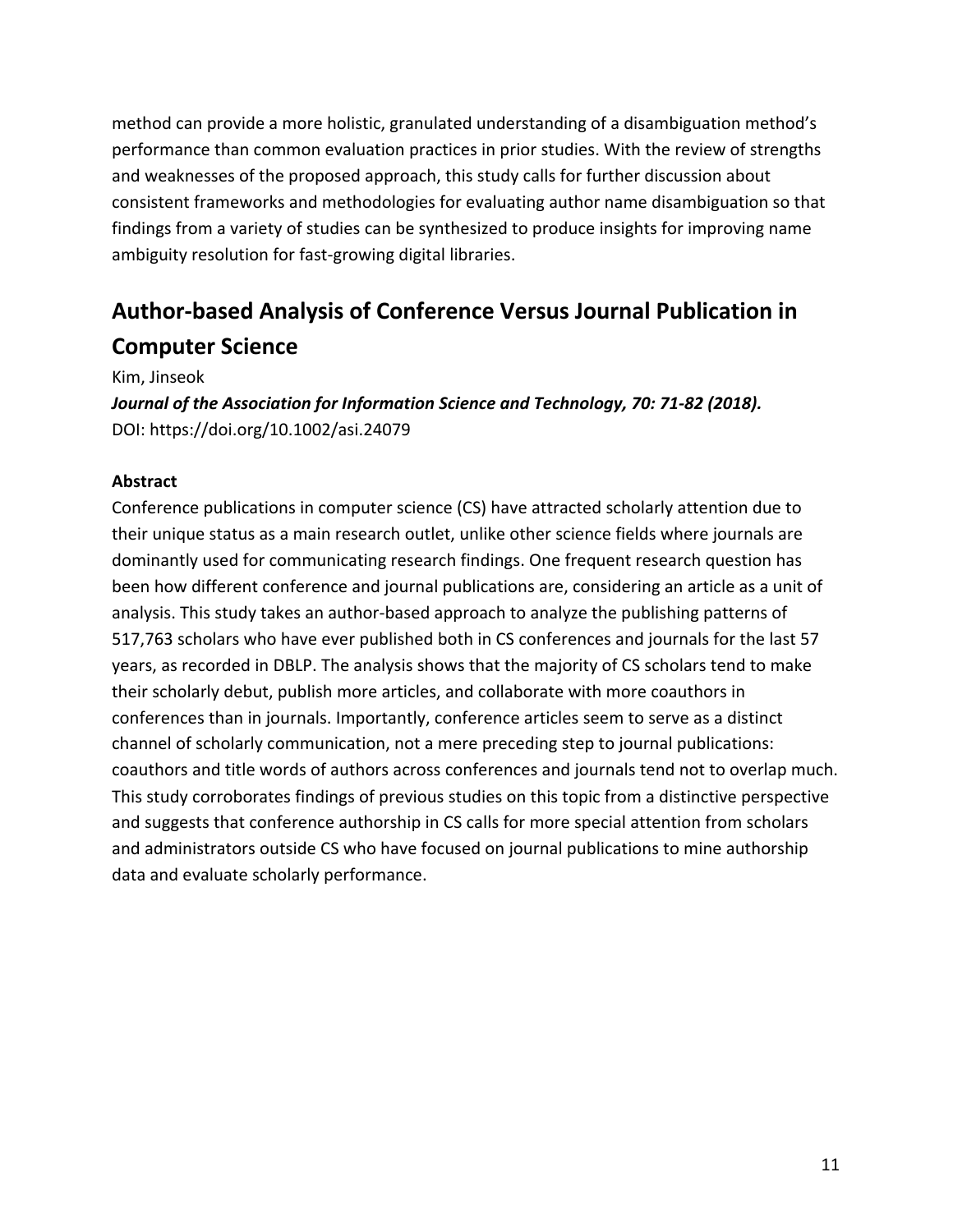# **Proximity and Economic Activity: An Analysis of Vendor-University Transactions**

 Goldschlag N, Lane JI, Weinberg BA , Zolas N  *Journal of Regional Science,* **2018: 1-20**  DOI: 10.111/jors.12397<https://onlinelibrary.wiley.com/doi/abs/10.1111/jors.12397>

### **Abstract**

 This paper uses transaction-based data to provide new insights into the link between the geographic proximity of businesses and associated economic activity. It develops two new measures of, and a set of stylized facts about, the distances between observed transactions between customers and vendors for a research-intensive sector. Spending on research inputs is more likely with businesses physically closer to universities than those further away. Firms supplying a university project in one year are more likely to subsequently open an establishment near that university. Vendors who have supplied a project, are subsequently more likely to be a vendor on the same or related project.

## **Why the U.S. Science and Engineering Workforce is Aging Rapidly**

Blau D, & Weinberg BA

 *Proceedings of the National Academy of Sciences***, 14 February 2017**  Vol. 114(15), 3879-3884 DOI: 10.1073/pnas.16117481114/-/DCSupplemental <http://www.pnas.org/content/114/15/3879.short>

### **Abstract**

 The science and engineering workforce has aged rapidly in recent years, both in absolute terms and relative to the workforce as a whole. This is a potential concern if the larger number of older scientists crowds out younger scientists, making it difficult for them to establish independent careers. In addition, scientists are believed to be most creative earlier in their careers, so the aging of the workforce may slow the pace of scientific progress. The authors developed and simulated a demographic model, which shows that a substantial majority of recent aging is a result of the aging of the large baby boom cohort of scientists. However, changes in behavior have also played a significant role, in particular a decline in the retirement rate of older scientists, induced in part by the elimination of mandatory retirement in universities in 1994. Furthermore, the age distribution of the scientific workforce is still adjusting. Current retirement rates and other determinants of employment in science imply a steady-state mean age 2.3 years higher than the 2008 level of 48.6.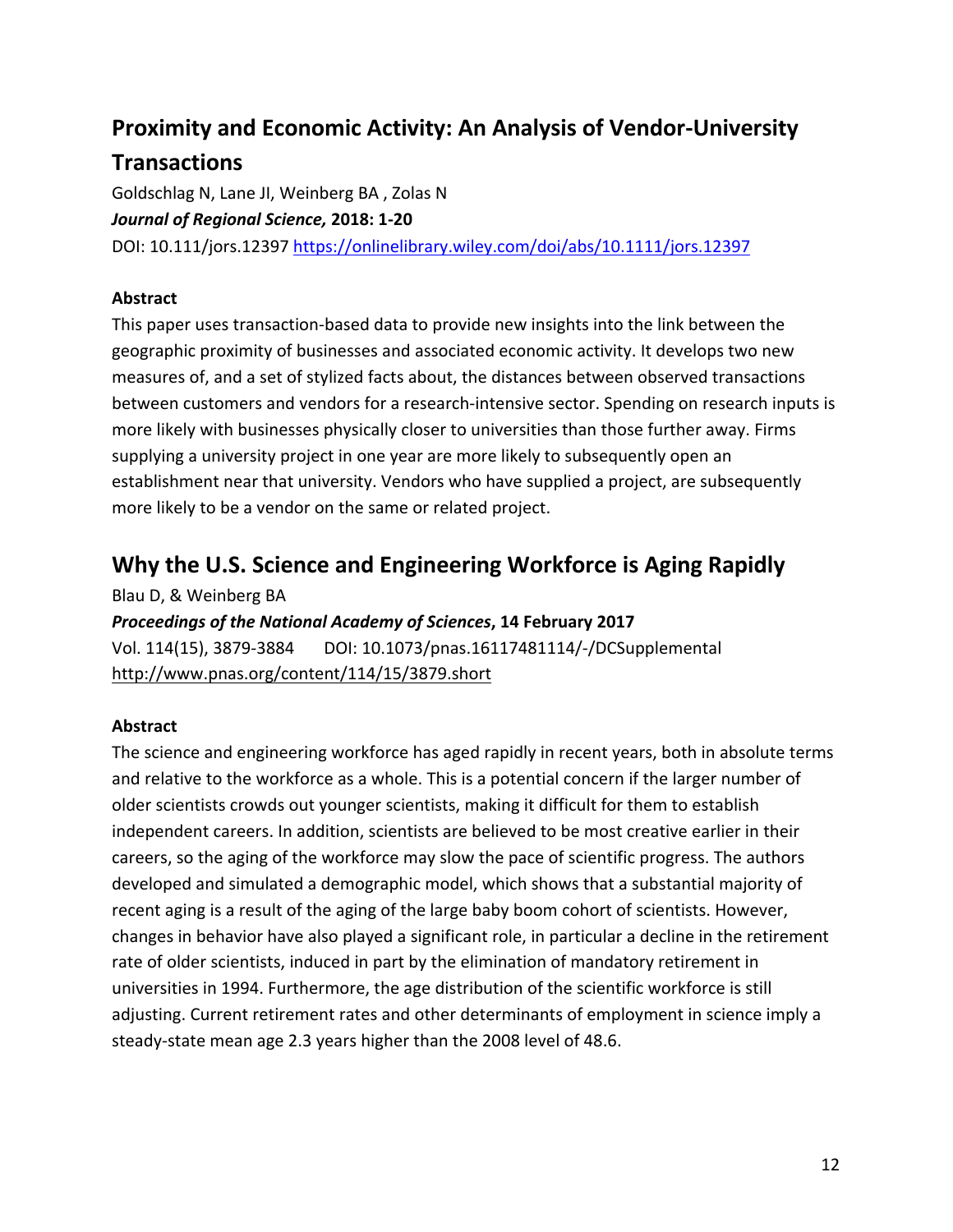## **STEM Training and Early Career Outcomes of Female and Male Graduate Students: Evidence from UMETRICS Data Linked to the 2010 Census**

 Buffington C, Cerf B, Jones C, & Weinberg BA  *American Economic Review* **May 2016**  106(5), pp. 333-338 106(5), pp. 333–338 DOI: 10.1257/aer.p20161124 <https://www.aeaweb.org/articles?id=10.1257/aer.p20161124>

### **Abstract**

 Women are underrepresented in science and engineering, with the underrepresentation increasing in career stage. We analyze gender differences at critical junctures in the STEM pathway–graduate training and the early career–using UMETRICS administrative data matched to the 2010 Census and W-2s. We find strong gender separation in teams, although the effects of this are ambiguous. While no clear disadvantages exist in training environments, women earn 10% less than men once we include a wide range of controls, most notably field of study. This gap disappears once we control for women's marital status and presence of children.

# **Wrapping It Up in a Person: Examining Employment and Earnings Outcomes for Ph.D. Recipients**

Zolas N, Goldschlag N, Jarmin RS, Stephan P, Owen- Smith J, Rosen RF, McFadden Allen B, Weinberg BA, & Lane JI  *Science* **11 December 2015**  Vol. 350(6266), *pp. 1367-1371*  Supplementary material: [http://econ.ohio-state.edu/weinberg/Science-aac5949\\_Zolas-SM-](http://econ.ohio-state.edu/weinberg/Science-aac5949_Zolas-SM)DOI: 10.1126/science.aac5949 <http://www.sciencemag.org/content/350/6266/1367.full> PUBLISHED.pdf

### **Abstract**

 In evaluating research investments, it is important to establish whether the expertise gained by researchers in conducting their projects propagates into the broader economy. For eight universities, it was possible to combine data from the UMETRICS project, which provided administrative records on graduate students supported by funded research, with data from the U.S. Census Bureau. The analysis covers 2010–2012 earnings and placement outcomes of people receiving doctorates in 2009–2011. Almost 40% of supported doctorate recipients, both federally and nonfederally funded, entered industry and, when they did, they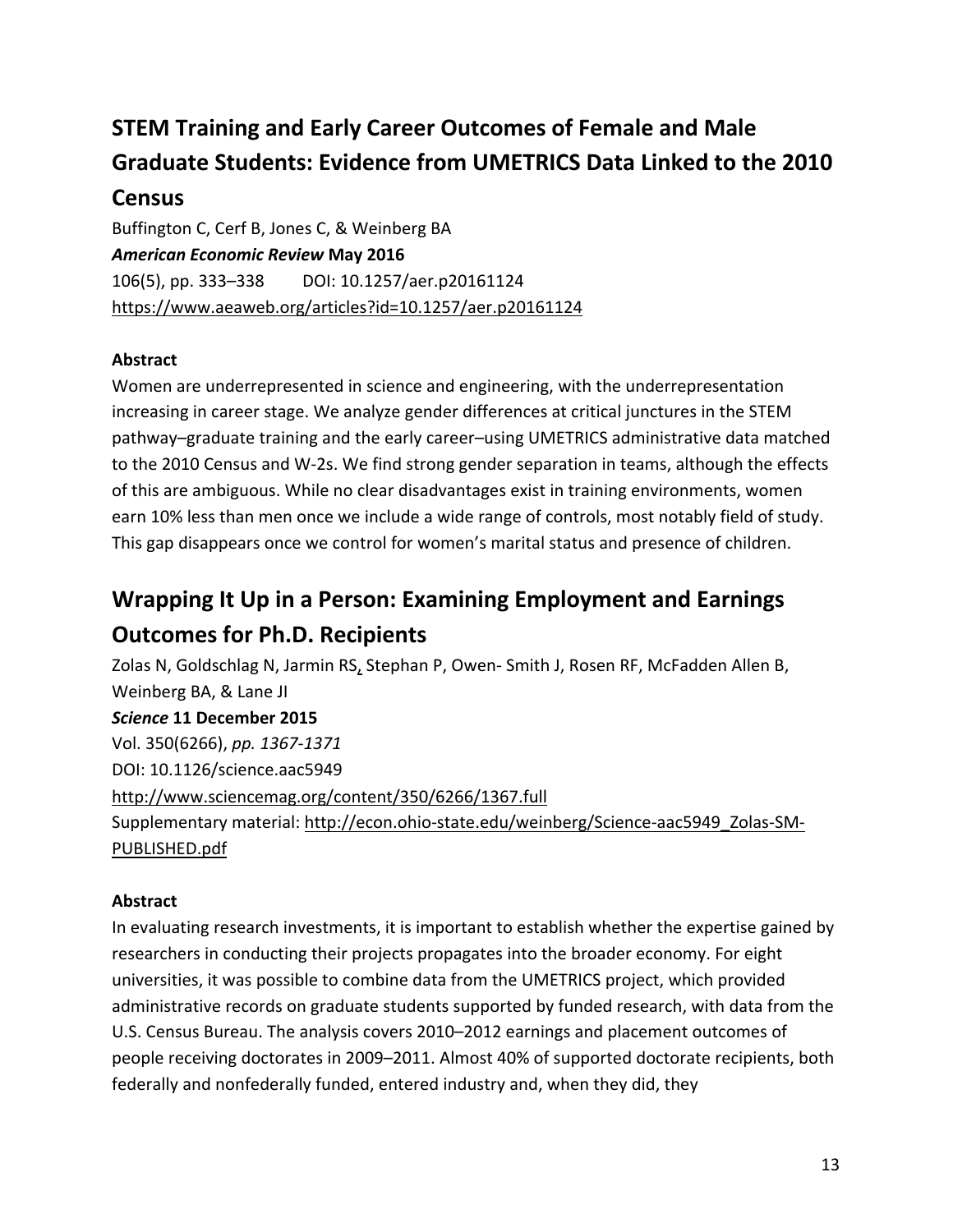disproportionately got jobs at large and high-wage establishments in high-tech and professional service industries. Although Ph.D. recipients spread nationally, there was also geographic clustering in employment near the universities that trained and employed the researchers. We also show large differences across fields in placement outcomes.

# **New Linked Data on Research Investments: Scientific Workforce, Productivity, and Public Value**

 Lane JI, Owen-Smith J, Rosen RF, & Weinberg BA  *Research Policy* **December 2014**  Vol. 44(9), pp. 1659-1671 DOI: 10.1016/j.respol.2014.12.013 <http://www.sciencedirect.com/science/article/pii/S0048733315000025>

### **Abstract**

 Longitudinal micro-data derived from transaction level information about wage and vendor payments made by Federal grants on multiple US campuses are being developed in a partnership involving researchers, university administrators, representatives of Federal agencies, and others. This paper describes the UMETRICS data initiative that has been implemented under the auspices of the Committee on Institutional Cooperation. The resulting data set reflects an emerging conceptual framework for analyzing the process, products, and impact of research. It grows from and engages the work of a diverse and vibrant community. This paper situates the UMETRICS effort in the context of research evaluation and ongoing data infrastructure efforts in order to highlight its novel and valuable features. Refocusing data construction in this field around individuals, networks, and teams offers dramatic possibilities for data linkage, the evaluation of research investments, and the development of rigorous conceptual and empirical models. Two preliminary analyses of the scientific workforce and network approaches to characterizing scientific teams ground a discussion of future directions and a call for increased community engagement.

## **Science Funding and Short-Term Economic Activity**

 Weinberg BA, Owen-Smith J, Rosen RF, Schwarz L, McFadden Allen B, Weiss RE, & Lane JI  *Science* **4 April 2014**  Vol. 344(6179), pp. 41-43 DOI: 10.1126/science.1250055 <http://www.sciencemag.org/content/344/6179/41.full>

### **Abstract**

 There is considerable interest among policy-makers in documenting short-term effects of science funding. A multiyear scientific journey that leads to long-term fruits of research, such as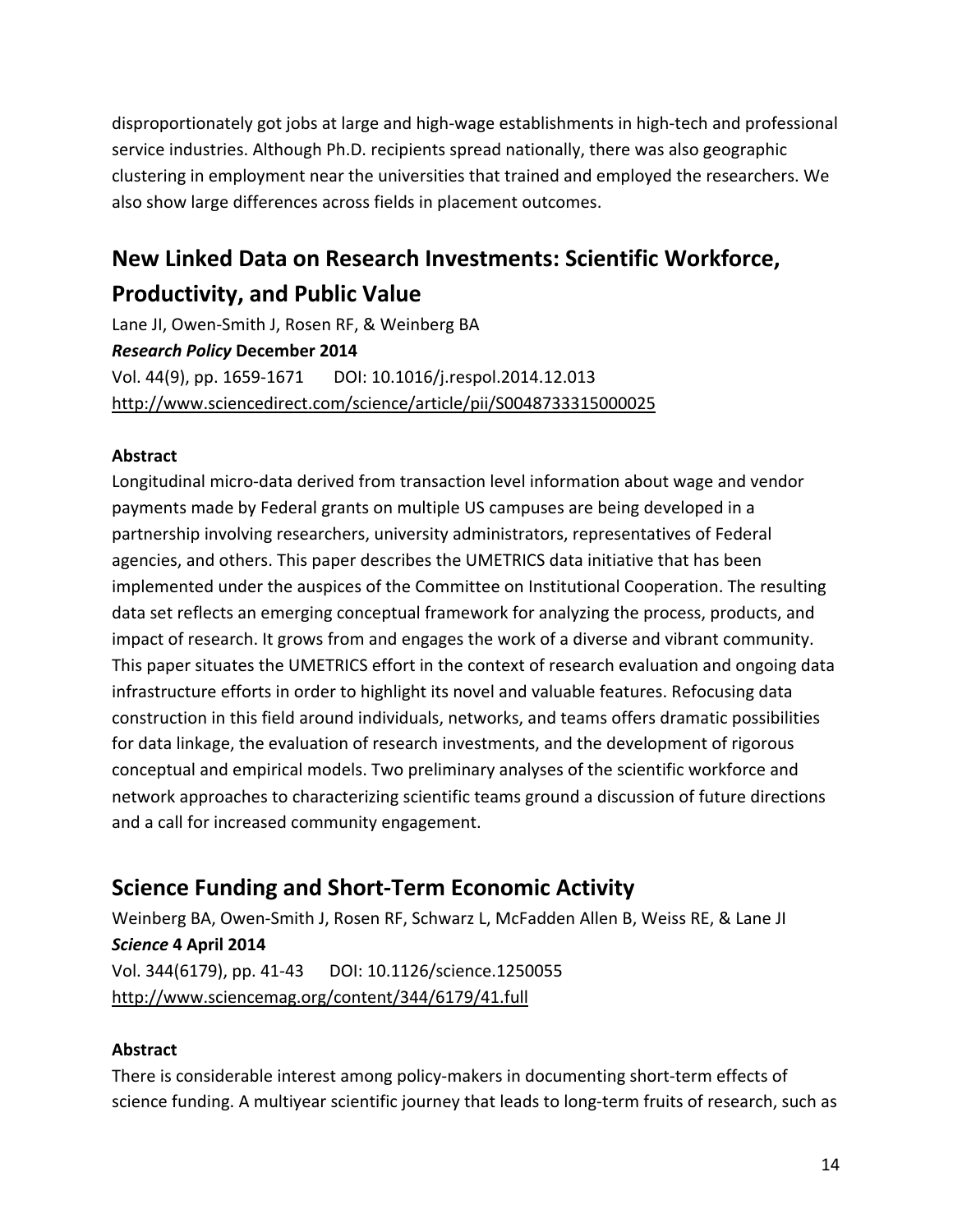a moon landing, is more tangible if there is visible nearer-term activity, such as the presence of astronauts. Yet systematic data on such activities have not heretofore existed. The only source of information for describing the production of most science is surveys that have been called "a rough estimate, frequently based on unexamined assumptions that originated years earlier.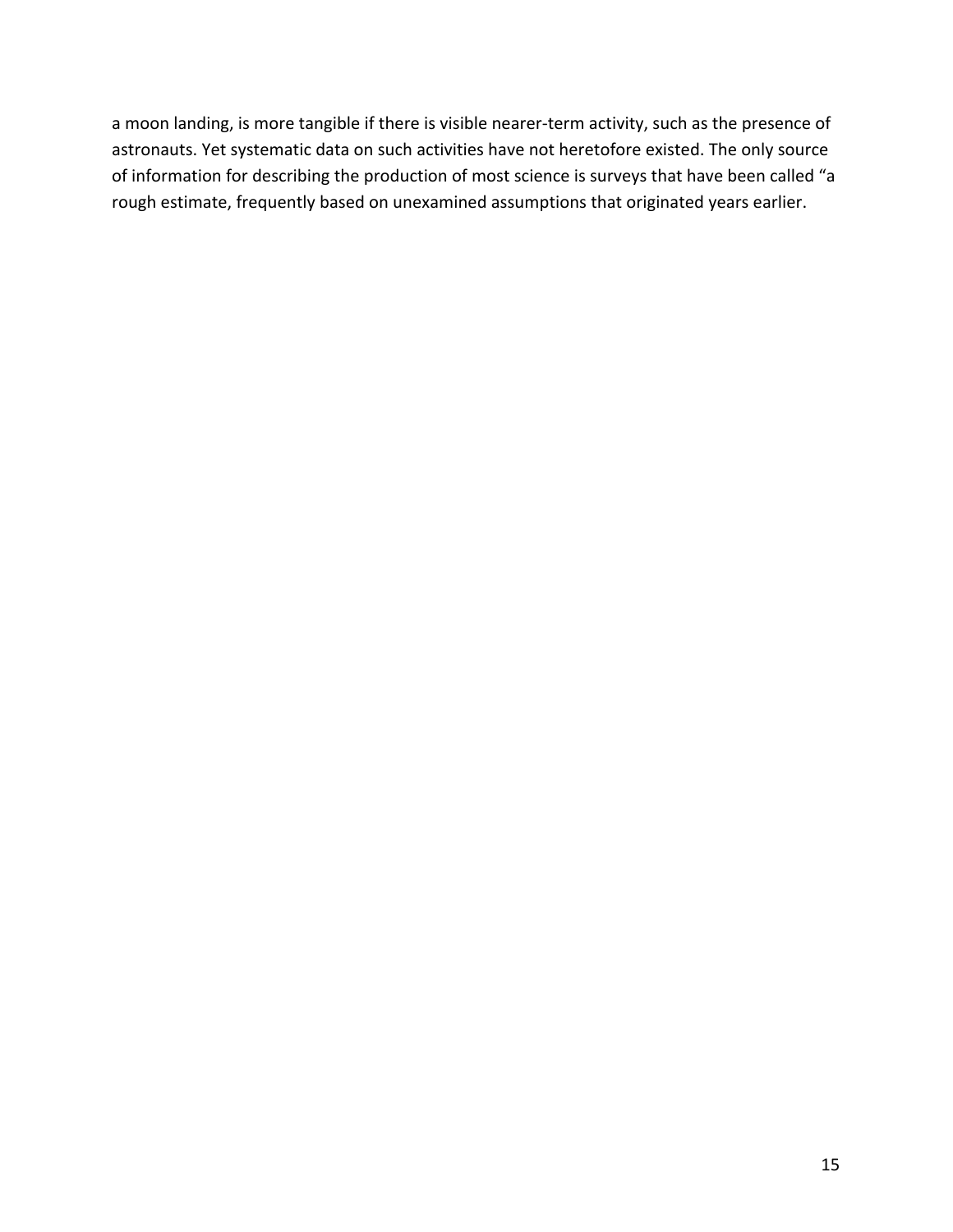### **WORKING PAPERS**

### **Analyzing NIH KL2 Outcomes: A Pilot Study Using Administrative Data**

 VanEseltine M, Calvin-Naylor N, Owen-Smith J <https://doi.org/10.31235/osf.io/s7e3z>

#### **Abstract**

 Background: The U.S. National Institutes of Health (NIH) funds "K" awards that provide both resources and access to mentoring believed to be invaluable for early career faculty. The KL2 Mentored Career Development Award trains early-career clinicians with the goal of guiding scholars toward an independent clinical and translational research career. This study presents the pilot of a systematic, low-burden method to examine scientific and career outcomes for these awardees, applying a novel set of linked administrative data.

 Methods: Clinical and Translational Science Award hubs administering KL2 awards at ten universities who participate in the Institute for Research on Innovation and Science (IRIS) provided names of scholars in their KL2 cohorts. Using extensive data on sponsored projects which IRIS member universities provide, we linked the KL2 scholars to information on subsequent publication, patent, and grant activity.

 Results: Analyses of linked data supported a rigorous, sustainable, low-cost approach to examining career outcomes. A subset of key metrics identified by CTSA evaluators were operationalized as an examination of the post-award careers of KL2 awardees. We successfully identified contemporaneous faculty with different NIH K Awards to use as comparison groups. The pilot culminated in university-specific and aggregate reporting to all participating hubs. Conclusions: This pilot demonstrates that substantive evaluations of early career programs are possible using administrative data from universities with low additional burden. Integration of research on career development outcomes offer new means to examine the effects of increasingly diverse funding, team, and collaborative network structures, advancing both knowledge about the workings of science and practices to support early career faculty. This approach could be extended to support rigorous multi-institutional evaluation and research on a range of student and faculty training mechanisms.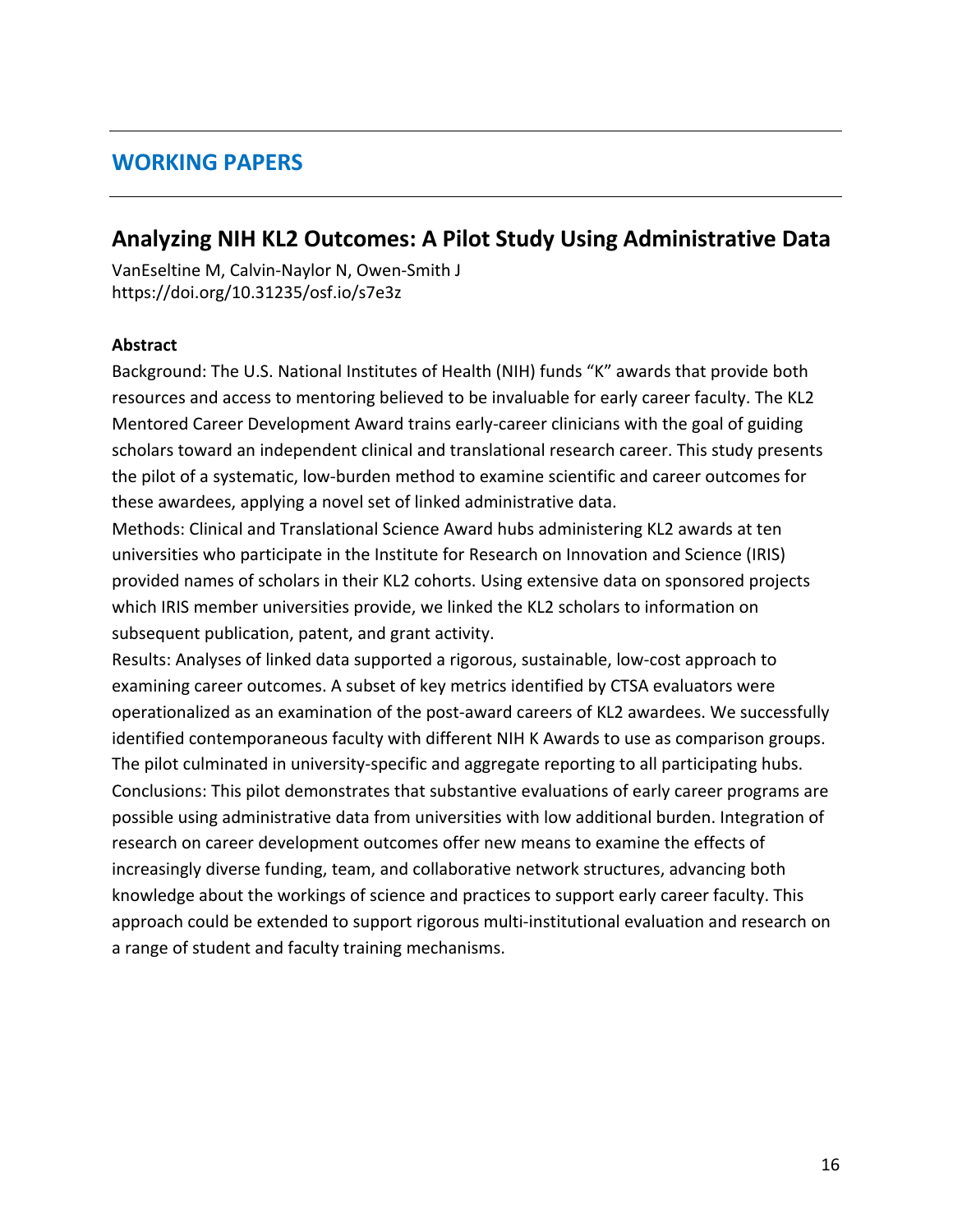## **Dissertators with Distantly Related Foci Face Divergent Near-Term**

## **Outcomes**

 Kniffin K, Hanks A, Qian X, Wang B, Weinberg BA NBER Working Paper No. 27825 <http://www.nber.org/papers/w27825>

### **Abstract**

 Institutional leaders have long championed interdisciplinary research; however, researchers have paid relatively little attention to the people responding to such calls and their subsequent career outcomes. With the benefit of two large datasets spanning from 1986 through 2016, we show that interdisciplinary dissertations have become consistently more common in recent years as institutional leaders have highlighted the value of boundary-spanning research for solving important and emergent problems. With the benefit of survey data from a near- complete population of all dissertators in the US starting in 2001 through 2016, we observe a consistent upward trend in interdisciplinary dissertations. Unfortunately, we show that these interdisciplinary dissertators have experienced a comparably persistent penalty when considering salaries for their first year after earning the PhD. We also show that among interdisciplinary dissertators, individuals in lower-paying fields tend to earn more when choosing distantly related topic-combinations whereas researchers in higher-paying fields tend to be most rewarded for staying within relatively narrow disciplinary silos.

# **Local Fiscal Multiplier on R&D and Science Spending: Evidence from the American Recovery and Reinvestment Act**

 Chhabra, Yulia and Levenstein, Margaret C. and Owen-Smith, Jason Ross School of Business Paper No. 1383 SSRN:<https://ssrn.com/abstract=3201136>and <http://hdl.handle.net/2027.42/144514>. Under review at *American Economic Journal: Economic Policy*.

### **Abstract**

 We use the American Recovery and Reinvestment Act (ARRA), a large stimulus package passed into law to combat the Great Recession, to estimate the effect of R&D and science spending on local employment. Unlike most fiscal stimuli, the R&D and science portion of ARRA did not target counties with poor economic conditions but rather was awarded following a peer review process, or based on innovative potential and research infrastructure. We find that, over the program's five-year disbursement period, each one million USD in R&D and science spending was associated with twenty-seven additional jobs. The estimated job-year cost is about \$15,000.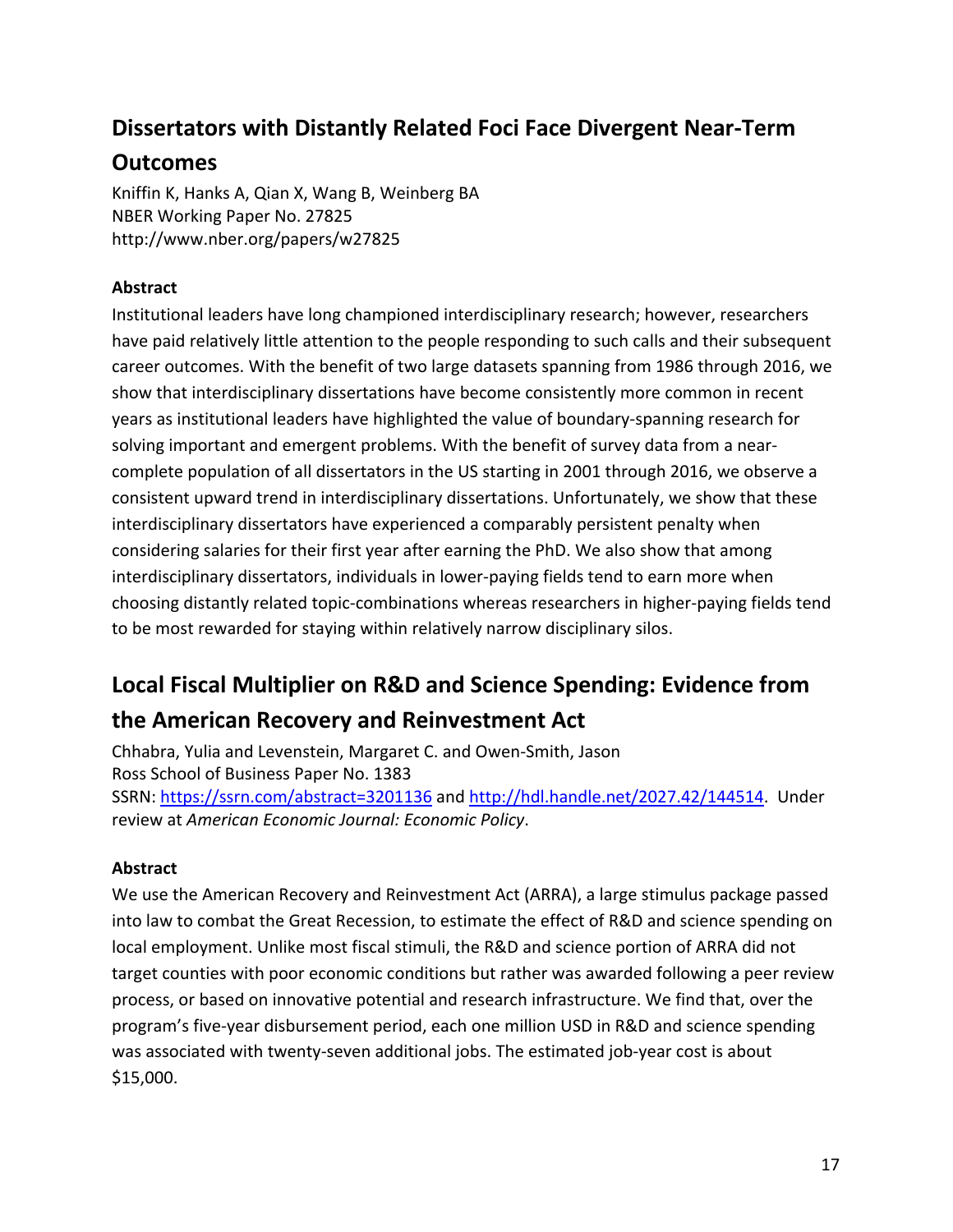## **How Universities Organize Science**

Fisher, Jacob C. & Owen-Smith, Jason (2018)

#### **Abstract**

 Although the results of science -- publications and patents -- have received considerable attention, little work to date has considered how the production of science is organized. Using a unique dataset on grant payments to faculty, staff, and trainees within 23 universities, we explore how universities approach a similar task, developing research findings, in different ways. Drawing on organizational theory that suggests that work is accomplished through a network of collaborations, we examine two complementary processes that cause the organization of science to differ between universities. First, administrators and grantors can control the number and occupation of people involved in the network. Second, individual faculty members can control the specific collaboration relationships, both between faculty members, and among staff and trainees who receive funding from particular grants. In network terms, administrators and grantors control the vertices, and individual faculty control the edges between them. We find that the influence of administrators and grantors is most visible along two dimensions: the amount of funding awarded by NIH, and the ratio of trainees to staff. A cluster analysis demonstrates that individual faculty staff grants in one of six ways, which depend on the scale of the grant and the faculty member's preferences. We find that between- university differences in the connectivity of the network can largely be explained by differences in scale, differences in clustering can be explained by faculty preferences, but overall differences in structure of the networks cannot be well-explained by either scale or collaboration preferences.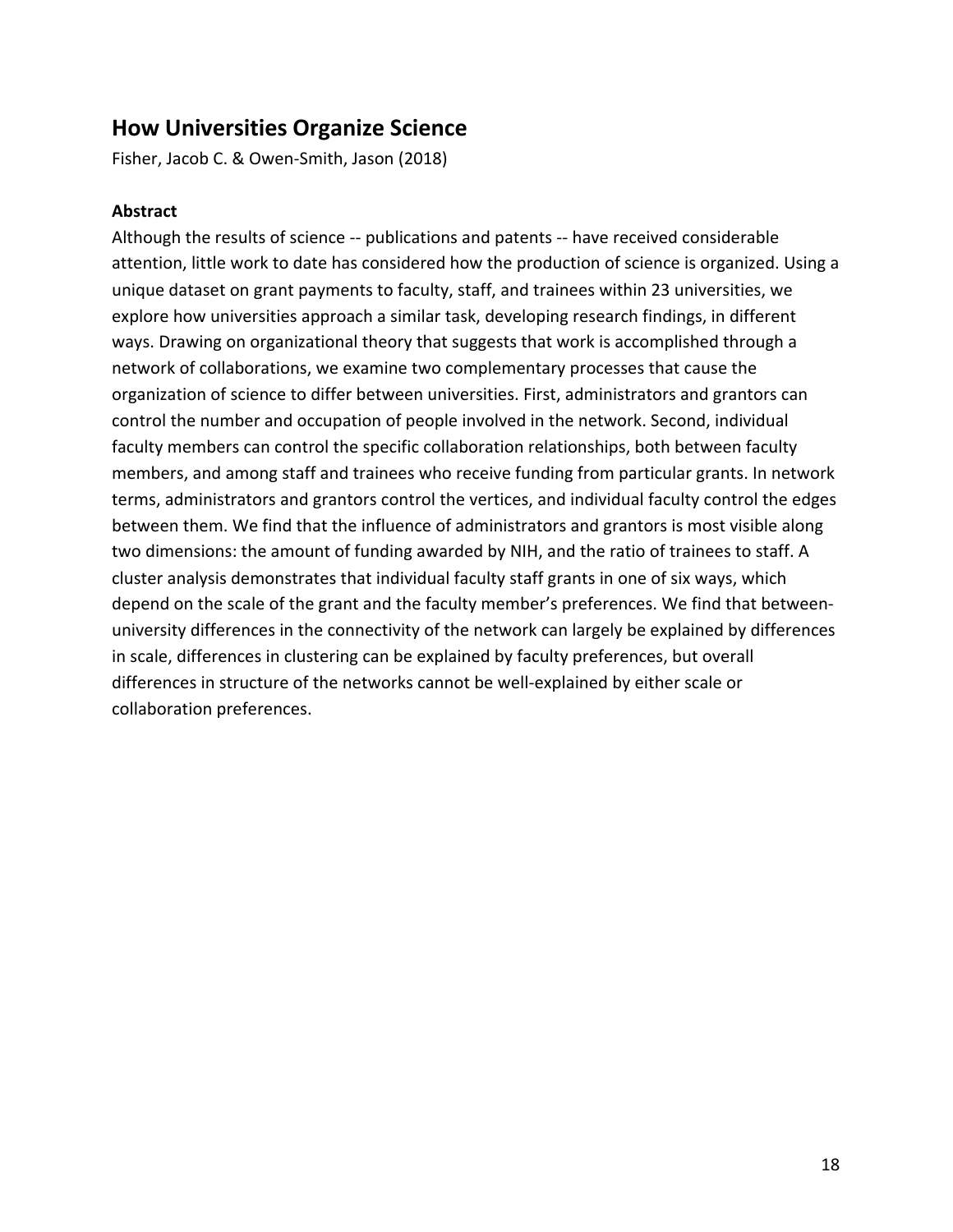## **The link between R&D, human capital and business startups**

Goldschlag N, Jarmin RS, Lane JI, & Zolas N

 **Presented at American Economic Association Meeting, Chicago, January 2017**  Session: Using Data Science to Examine the Link Between University R&D and Innovation (moderated by Julia Lane)

 NGER CRIW-The Measurement and Diffusion of Innovation (Corrado C, Sichel D, and Miranda J, eds)

### **Abstract**

 The reason for the secular decline in entrepreneurship is not well understood. It is evident in all sectors of the economy and almost all regions. One approach to stimulating innovation and entrepreneurship has been to increase investments in science: the U.S. federal government contributed nearly \$38 billion for university-based research in Science, Technology, Engineering, and Mathematics (STEM) in 2014. However, there has historically been little evidence about the links between investments in university research and innovation - largely because surveys cannot capture the complex ways in which scientific ideas are created, transmitted and adopted.

 This paper examines the relationship between the funding of research teams - in terms of structure, field and type of funding - and the subsequent propensity of members of those teams to start up businesses. It also examines the subsequent survival and productivity growth of those startups.

 The work is now possible because of a new data infrastructure resulting from collaborations between the Census Bureau's Innovation Measurement Initiative, the National Science Foundation and the Institute for Research on Innovation and Science at the University of Michigan. The infrastructure links universe data on all people employed on research grants, their funding, and their economic and scientific activities.

 This paper is the first to directly trace the pathways from the bench to the workplace at a large scale, using universe data from 25 universities covering about 25% of federal university based R&D. It is the first to use universe data on workers (the LEHD data) to draw comparison groups of individuals employed both within the university and from other R&D intensive businesses. And it is the first to use universe data on business startups to compare the dynamics of university sourced entrepreneurship with other types of entrepreneurship.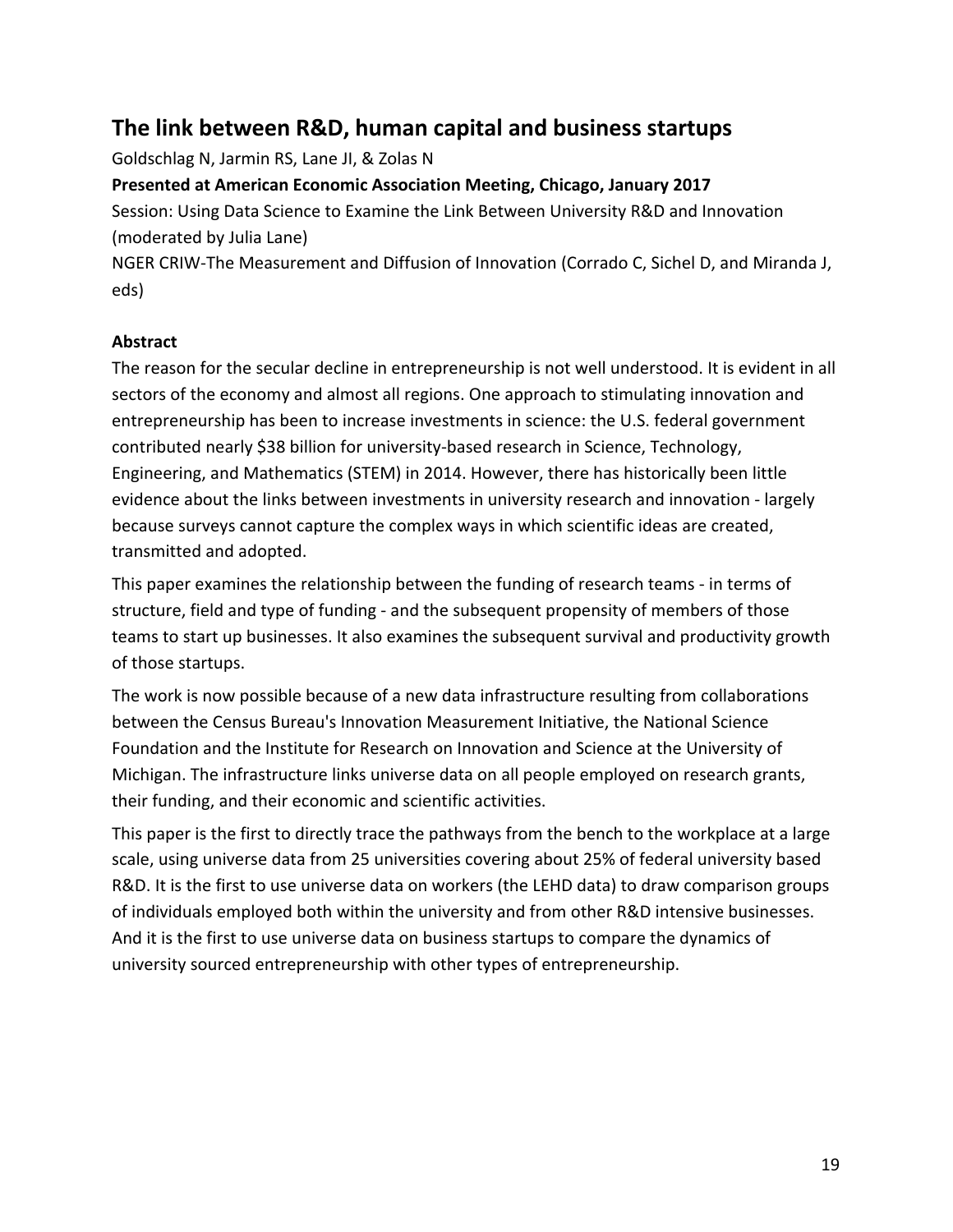## **Pathways to Production**

 Barth E, Davis J, Marschke G, Wang A, Zhou S  **Presented at American Economic Association Meeting, Chicago, January 2017**  Session: Using Data Science to Examine the Link Between University R&D and Innovation (moderated by Julia Lane)

### **Abstract**

 Science funding agencies often require researchers to demonstrate their project's prospects for "development of a diverse, globally competitive STEM workforce," "increase[d] partnerships between academia, industry and others" (NSF, 2016), and other goals beyond the creation of scientific knowledge. This paper attempts to measure these wider impacts of scientific research.

 We use the newly created Census data infrastructure that links university grant transaction data to Longitudinal Employer-Household Dynamics (LEHD) data to map employment linkages between universities and industry. First, we ask, what are the flow rates of new STEM workers—post-docs and recent doctorates—into research intensive firms, industries, and regions? startups and established firms? high- and low- productivity firms? local and out-ofstate employment?

 Second, we estimate the impacts of and returns to university-based human capital accumulation by STEM workers. The sudden increase in science funding under the American Recovery and Reinvestment Act of 2009 (ARRA) increased demand in the academic sector for post-graduate researchers, both lengthening existing post-graduate research engagements in universities, and increasing the likelihood that recent graduates, especially doctorates, obtain post-graduate employment in universities. We estimate the impact of increased university- based research training on career paths, including the likelihood of obtaining a faculty post, and for researchers who enter industry, which firms they match to, and their wage outcomes.<br />> Third, we investigate the extent to which a firm placement depends on the history of previous placements from the same university. Such a correlation could be evidence of "hiring chains", or of specific knowledge links between the research and teaching at a specific university and the production technology of particular firms. The hiring patterns we uncover between universities and industry reveal important features of the labor market for specialized skills, and increase our understanding of how university research contributes to the diffusion of new ideas in the economy.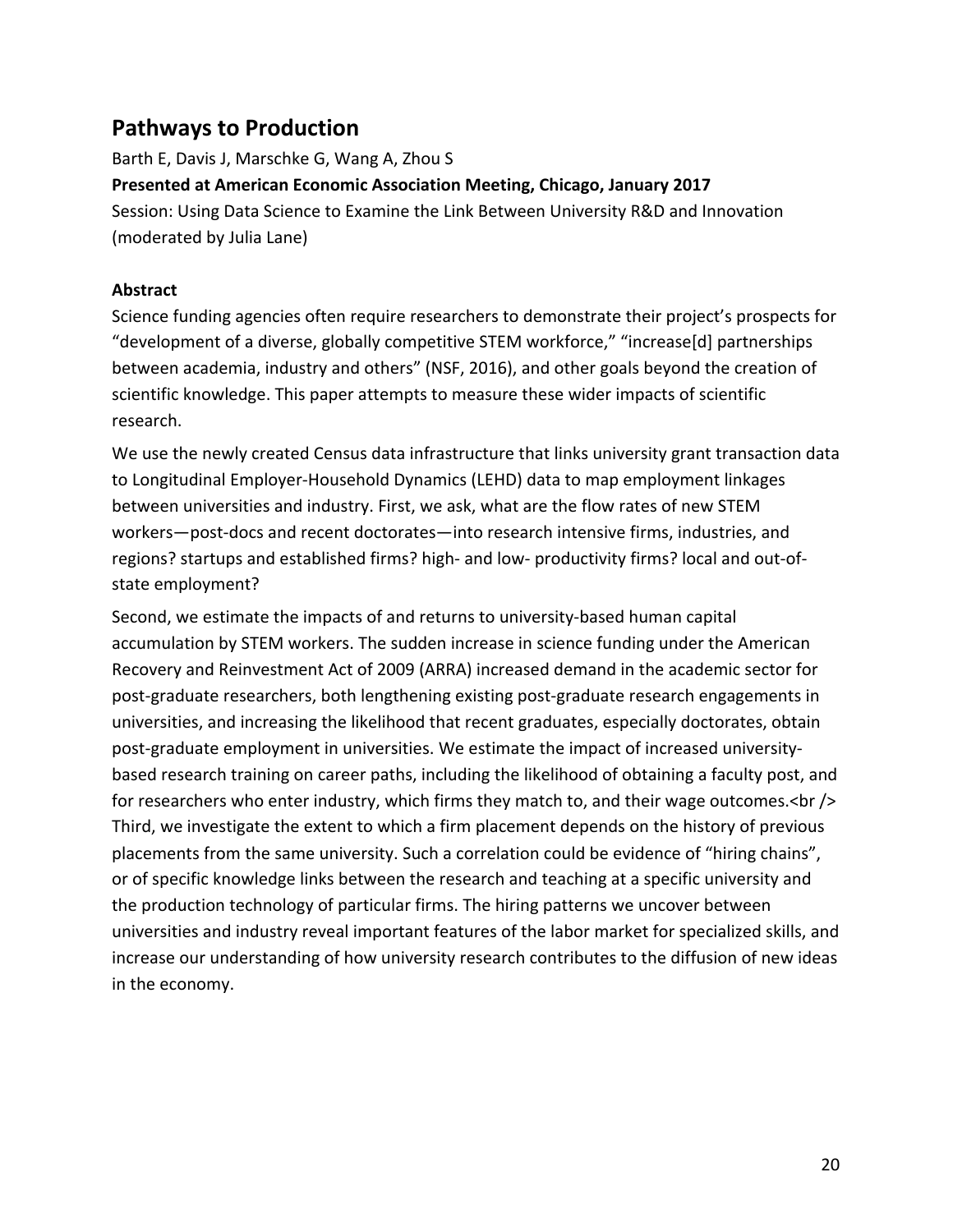## **Financial Advice and the Entrepreneurial Spillovers of Basic Research**

Dacunto F, & Yang L

 **Presented at American Economic Association Meeting, Chicago, January 2017**  Session: Using Data Science to Examine the Link Between University R&D and Innovation (moderated by Julia Lane)

### **Abstract**

 We test for the effect of informal financial advice on the establishment and subsequent performance of entrepreneurial ventures that commercialize the results of basic research. To this aim, we construct a unique data set that includes: (i) the characteristics of the faculty recipients of federally-funded grants across 10 large U.S. universities, which produce innovation that can be commercialized through the establishment of startups; (ii) the likelihood that recipients establish a non-employer venture (iLBD) or an employer venture (LEHD), as well as the job growth characteristics of these ventures; and (iii) the network of neighbors in the locations where the recipients' reside, including the occupation titles and demographics of the neighbors (ACS/Decennial Census). We use the presence of financial-sector employees among the faculty's network members (spouses or neighbors) to test for the effect. We compare faculty grant recipients in similar areas of research, obtaining grants of similar sizes in the same rounds of funding, and at similar stages of their academic careers, but belonging to networks with different levels of exposure to informal financial advice from family and friends. Financial advice from one's social network is informal because advisers are not paid fees for providing their service. Therefore, the paper broadly tests for whether advice is a positive externality of one's social networks, which is valuable to the individual entrepreneurs as well as to economic growth.

# **Research Funding and Subsequent Entrepreneurship: The Role of Underrepresentation**

Buffington C, Harris B, Feng F, & Weinberg BA

 **Presented at American Economic Association Meeting, Chicago, January 2017**  Session: Using Data Science to Examine the Link Between University R&D and Innovation (moderated by Julia Lane)

### **Abstract**

 Federal funding affects both who does research, and the environment in which research is done. In a recent study, 6 in 10 female doctoral recipients had been supported by federal research funds, compared to 7 in 10 male doctoral recipients. Federal funding also appears to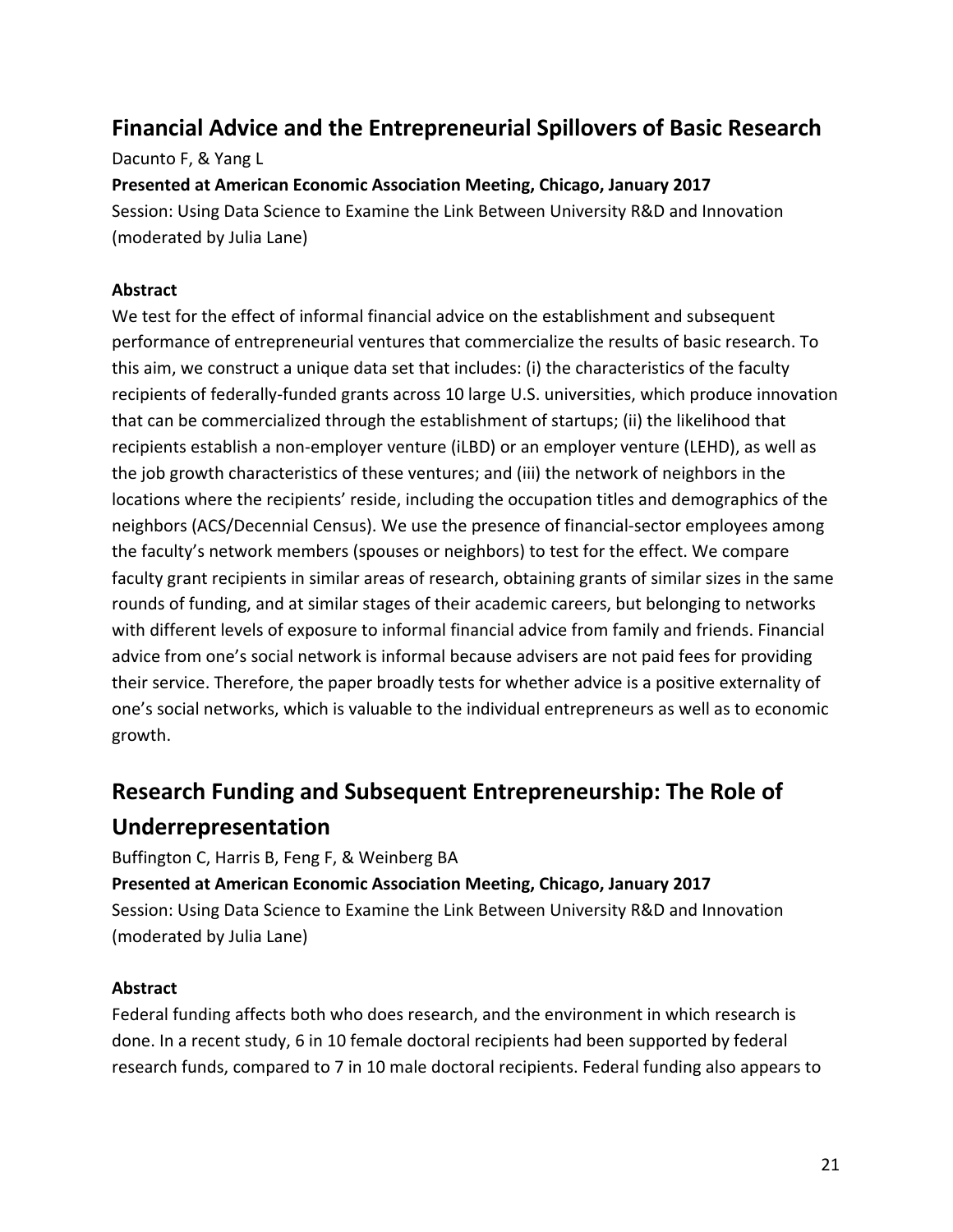be highly correlated with the pipeline of researchers going into different fields; particularly into R&D fields and the decision to pursue postdoctoral fellowships.

 This paper uses rich new Census Bureau data linked to detailed information on the individuals supported by research funding to examine the effect of both the type and structure of federal funding on the outcomes of underrepresented students. It makes use of rich measures on student characteristics, including their race, gender, place of birth, marital status and presence of children. It constructs new network theoretic measures of team environment, based on the characteristics of all individuals working together on research grants. It also includes information about household and family structure in the model. It also examines two types of outcome measures - placement in R&D performing, high technology or young and small firms - as well as the propensity of underrepresented groups to start up businesses.

## **Nevertheless She Persisted? Gender Peer Effects in Doctoral Stem Programs**

 Bostwick, Valerie K. and Weinberg, Bruce A.  **NBER Working Paper No. 25028, September 2018** <http://www.nber.org/papers/w25028>

### **Abstract**

 We study the effects of peer gender composition, a proxy for female-friendliness of environment, in STEM doctoral programs on persistence and degree completion. Leveraging unique new data and quasi-random variation in gender composition across cohorts within programs, we show that women entering cohorts with no female peers are 11.9pp less likely to graduate within 6 years than their male counterparts. A 1 sd increase in the percentage of female students differentially increases the probability of on-time graduation for women by 4.6pp. These gender peer effects function primarily through changes in the probability of dropping out in the first year of a Ph.D. program and are largest in programs that are typically male-dominated.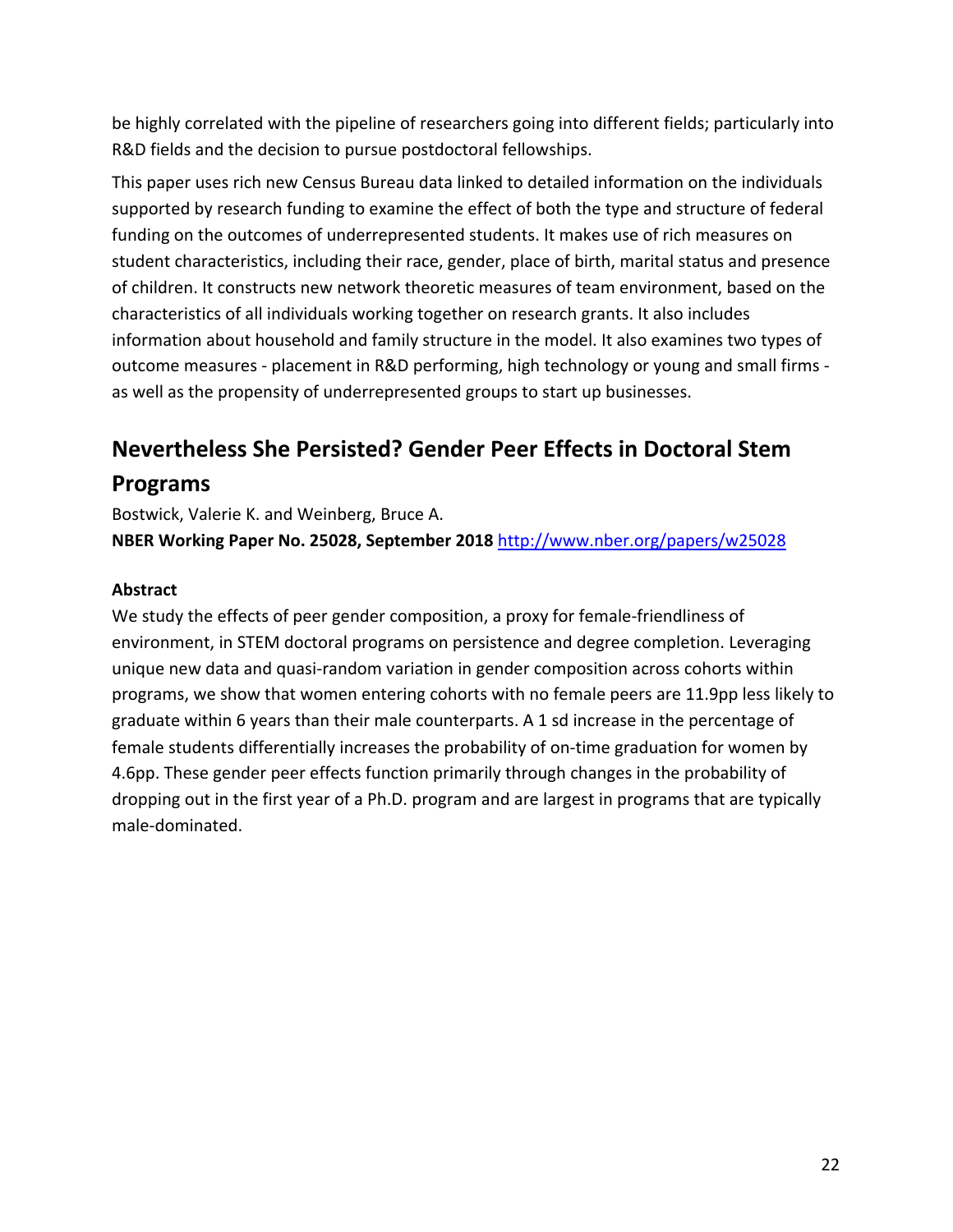## **BOOKS & BOOK CHAPTERS**

## **Democratizing Our Data: A Manifesto**

 Lane, Julia  **The MIT Press, September 2020** 

#### **Abstract**

 Public data are foundational to our democratic system. People need consistently high-quality information from trustworthy sources. In the new economy, wealth is generated by access to data; government's job is to democratize the data playing field. Yet data produced by the American government are getting worse and costing more. In Democratizing Our Data, Julia Lane argues that good data are essential for democracy. Her book is a wake-up call to America to fix its broken public data system.

 Lane argues that we must rethink ways to democratize data; there are successful models to follow and new legislation that can help effect change. The private sector's data revolution— which creates new types of data and new measurements to build machine learning and artificial intelligence algorithms—can be mirrored by a public sector data revolution characterized by attention to counting all who should be counted, measuring what should be measured, and protecting privacy and confidentiality. Just as Google, Amazon, Microsoft, Apple, and Facebook have led the world in the use of data for profit, the United States can show the world how to produce data for the public good.

 Lane calls for a more automated, transparent, and accountable framework for creating high- quality public data that would empower citizens and inspire the workforce that serves them. And she outlines an organizational model that has the potential to make data more accessible and useful. As she says, failure to act threatens our democracy.

### **Research Universities and the Public Good: Discovery for an Uncertain**

### **Future**

 Owen-Smith, Jason **Stanford University Press, September 2018** 

### **Abstract**

 In a political climate that is skeptical of hard-to-measure outcomes, public funding for research universities is under threat. But if we scale back support for these institutions, we also cut off a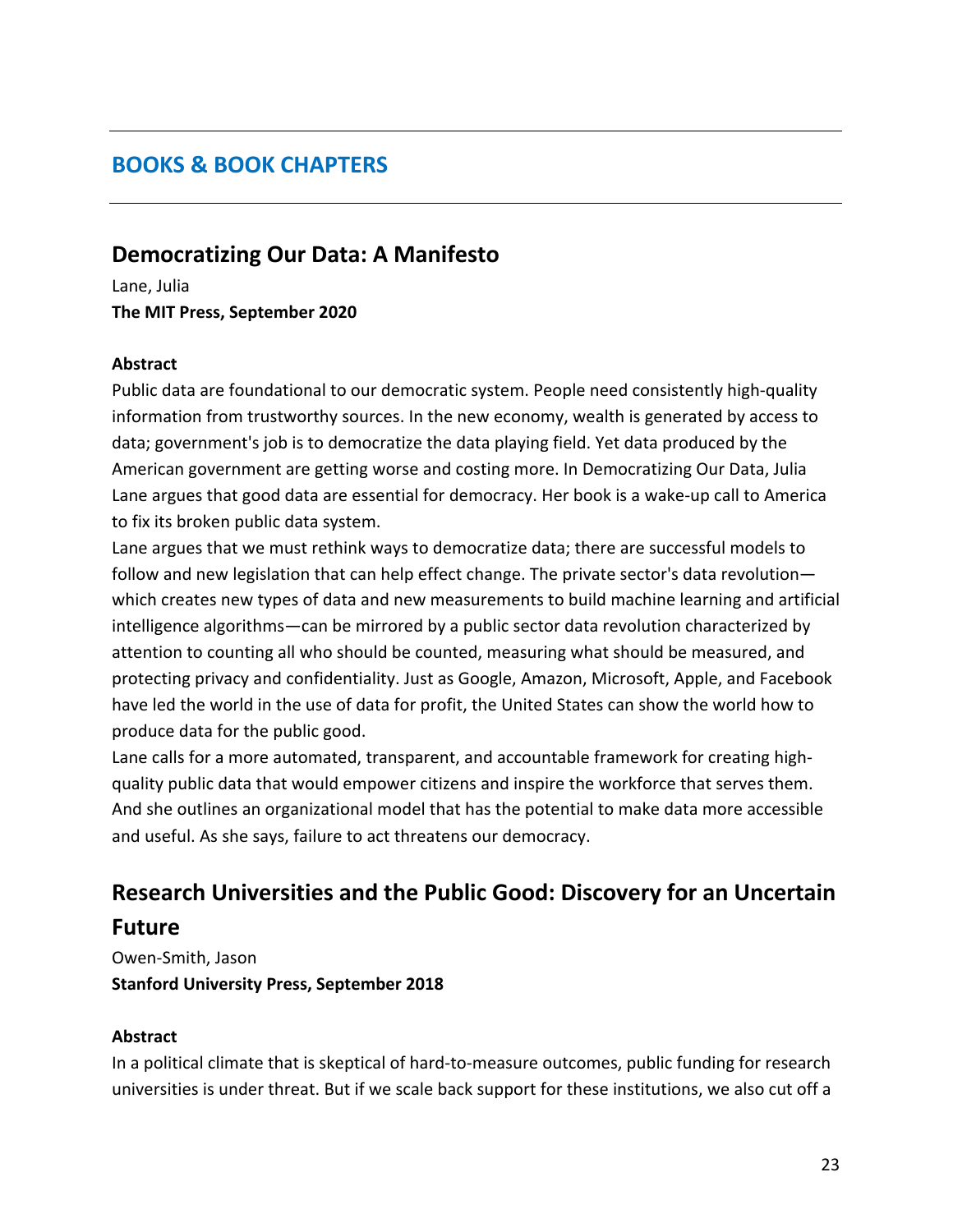key source of value creation in our economy and society. *Research Universities and the Public Good* offers a unique view of how universities work, what their purpose is, and why they are important.

 Countering recent arguments that we should "unbundle" or "disrupt" higher education, Jason Owen-Smith argues that research universities are valuable gems that deserve support. While they are complex and costly, their enduring value is threefold: they simultaneously act as *sources* of new knowledge, *anchors* for regional and national communities, and *hubs* that connect disparate parts of society. These distinctive features allow them, more than any other institution, to innovate in response to new problems and opportunities. Presenting numerous case studies that show how research universities play these three roles and why they matter, this book offers a fresh and stirring defense of the research university.

## **The Role of Innovation and Entrepreneurship in Economic Growth**

 Andrews, M, Chatterji, A, Lerner, J, Stern, S  *University of Chicago Press, 2020*  ISBN 9781316671788

### **Chapter: Measuring Business Innovation Using a Multi-Dimensional Approach, Lucia Foster, U.S. Census Bureau**

 Advancing the U.S. Census Bureau's mission "to serve as the nation's leading provider of quality data about its people and economy" requires a robust and agile research and development program working in close collaboration with external experts and Census Bureau programmatic staff. Even straightforward concepts, such as the use of industrial robotics in manufacturing, can require a multi-dimensional measurement approach. While the Census Bureau is known for its surveys, some of our most innovative work combines survey data with administrative data or combines multiple sources of administrative data.

 In this chapter, I discuss the multi-dimensional research and development approach the Center for Economic Studies (CES) at the Census Bureau takes in attempting to better understand business innovation. Since it is not possible to provide details on these many interrelated efforts, I highlight our multi-dimensional approach by giving examples of research using administrative data, survey data, and indirect inference. A more complete view of CES research activities is provided in our annual reports and working paper series.

## **Measuring the Economic Value of Research: The Case of Food Safety**

 Husbands Fealing K, Lane JI, King J, & Johnson SR (eds.)  *Cambridge University Press***, 2017**  ISBN 9781316671788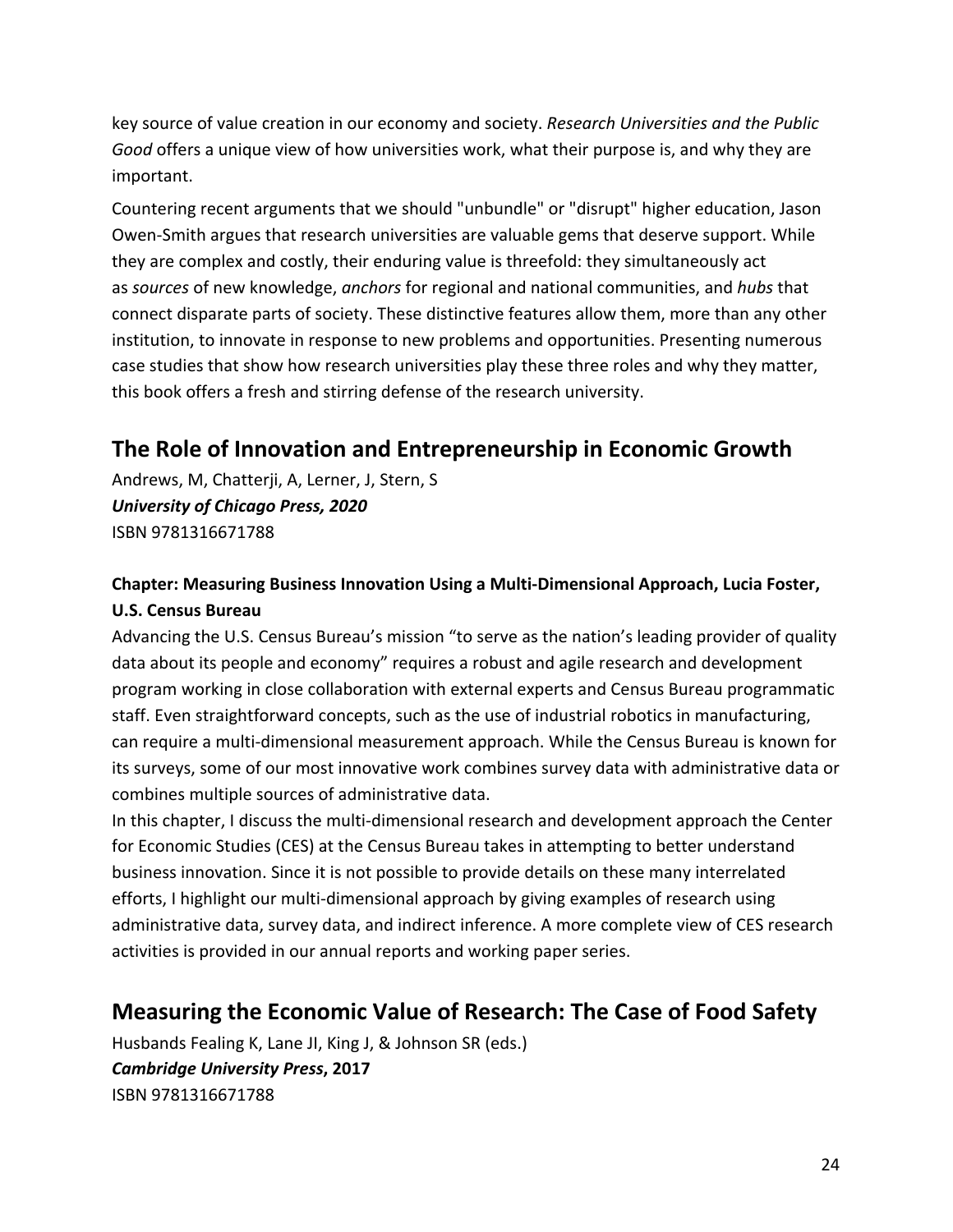#### **Abstract**

 This innovative study demonstrates new methods and tools to trace the impact of federal research funding on the structure of research, and the subsequent economic activities of funded researchers. The case study is food safety research, which is critical to avoiding outbreaks of disease. The authors make use of an extraordinary new data infrastructure and apply new techniques in text analysis. Focusing on the impact of U.S. federal food safety research, this book develops vital data-intensive methodologies that have a real world application to many other scientific fields.

### **Chapter 8 Networks: The Basics**

 Owen-Smith J, in *Big Data and Social Science* pp. 215-240 Foster I, Ghani R, Jarmin RS, Kreuter F, & Lane JI (eds.)  *Chapman and Hall/CRC***, August 9, 2016**  ISBN 9781498751407

#### **Abstract**

 Noted sociologist and network theorist Jason Owen-Smith provides a primer on network theory, including details on network measures and components.

### **Big Data and Social Science: A Practical Guide to Methods and Tools**

Foster I, Ghani R, Jarmin RS, Kreuter F, & Lane JI (eds.)

 *Chapman and Hall/CRC***, August 9, 2016**  ISBN 9781498751407

#### **Abstract**

 Big Data and Social Science: A Practical Guide to Methods and Tools shows how to apply data science to real-world problems in both research and the practice. The book provides practical guidance on combining methods and tools from computer science, statistics, and social science. This concrete approach is illustrated throughout using an important national problem, the quantitative study of innovation. The text draws on the expertise of prominent leaders in statistics, the social sciences, data science, and computer science to teach students how to use modern social science research principles as well as the best analytical and computational tools. It uses a real-world challenge to introduce how these tools are used to identify and capture appropriate data, apply data science models and tools to that data, and recognize and respond to data errors and limitations.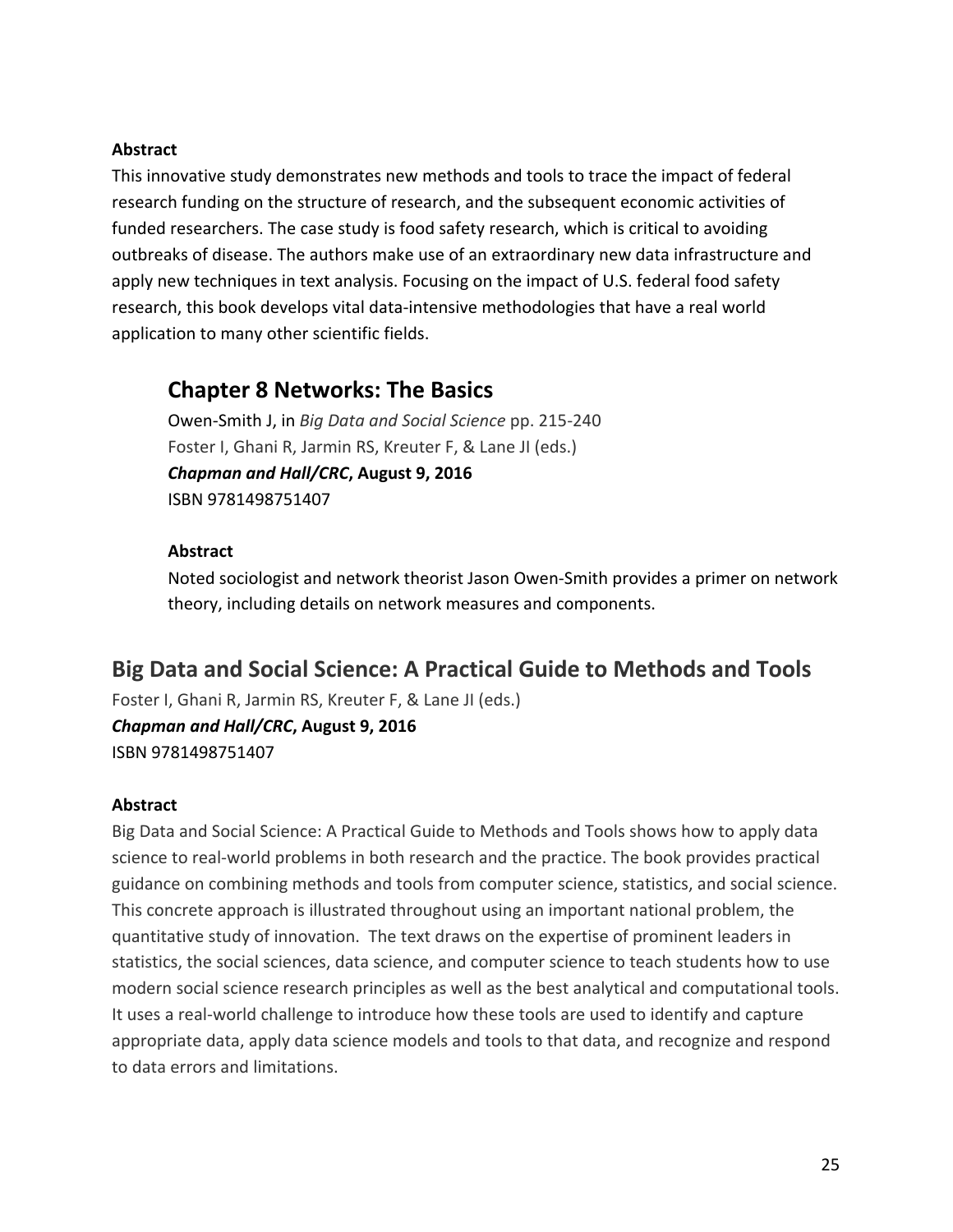## **PRESS COVERAGE & COMMENTARIES**

- *U-M Reports \$1.62B in Research Volume for FY2020* (dbusiness, November 12, 2020)
- *Podcast: Jason Owen-Smith, Research Universities and the Public Good* (Casimir Jones, August 18, 2020)
- *Gary Ostrander: Federal help needed to maintain research, innovation hit hard by COVID-19*  (Florida Politics, July 2, 2020)
- 180 congressmen support call for US\$26bn research support (University World News, May 2, 2020)
- *Universities are being "short sighted" when chasing partnerships with companies like Amazon* (Michigan Radio's Stateside program March 4, 2019) Jason Owen-Smith
- *U-M research contributed more than \$5 billion to national economy* ([mlive.com](https://mlive.com), February 3, 2020)
- *Study finds most bachelor's degree graduates enter professional, technical services and healthcare fields* (The Michigan Daily, September 11, 2019)
- **Amazon pullout from NYC shows the perils of partnerships between higher education** *and business* (The Conversation February 26, 2019) Jason Owen-Smith
- *When you're the only woman: The challenges for female Ph.D. students in male-dominated cohorts* (Science October 24, 2018)
- *Gender imbalance affects degrees* (Science News at a glance September 28, 2018)
- *Women In Stem Benefit From Same-Sex Support* (Pacific Standard September 19, 2018)
- *'Nevertheless She Persisted?'* (Inside Higher Ed September 18, 2018)
- An insidious reason women are less likely to get a STEM doctoral degree than men (Moneyish September 17, 2018)
- *One Big Reason Why Women Drop Out of Doctoral STEM Programs* **(Communication of the** ACM September 17, 2018)
- *One big reason why women drop out of doctoral STEM programs* (Ohio State News September 17, 2018
- *Building an infrastructure to support the use of government administrative data for program performance and social science research* (ANNALS, AAPSS, Vol 675, Issue 1, January 2018) Julia Lane
- A roadmap to a nationwide data infrastructure for evidence-based policy making (ANNALS, AAPSS, Vol 675, Issue 1, January 2018) Andrew Reamer and Julia Lane